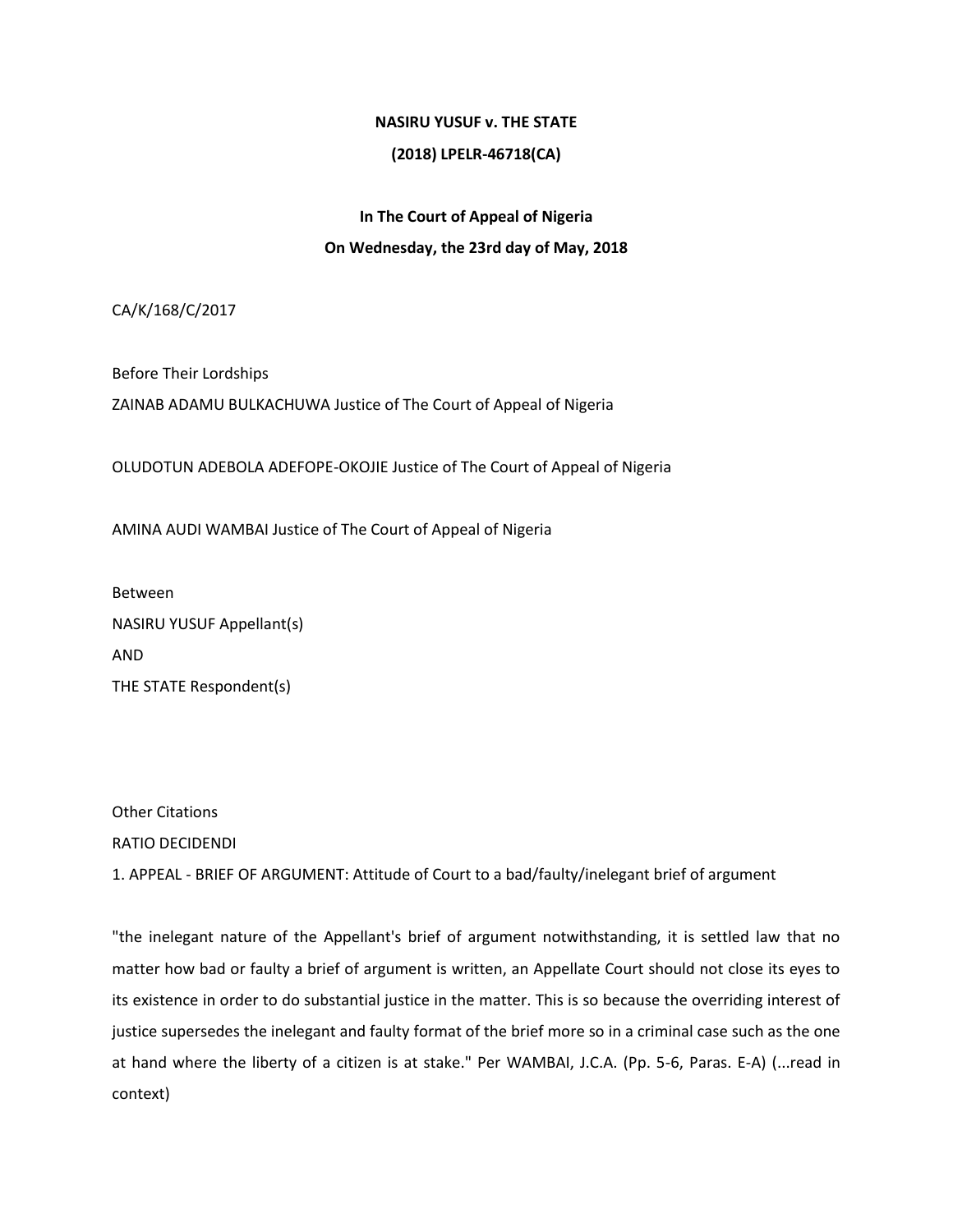2. EVIDENCE - BURDEN OF PROOF/STANDARD OF PROOF: Burden and standard of proof in criminal cases; whether the burden of proof on the prosecution can shift to the accused person

"Starting from the very beginning by re-stating the well entrenched position of the law in Criminal trials, it is merely a restatement of the time hallowed and immutable principle of law to say that the prosecution has the heavy and unshifting burden of proving the guilt of an accused person beyond reasonable doubt and with no corresponding duty on the accused to prove his innocence. See ASAKE VS THE NIG. ARMY COUNCIL & ANOR (2007) 1 NWLR (PT. 1015) 408; OGIDI VS THE STATE (2005) 5 NWLR (PT. 918) 286." Per WAMBAI, J.C.A. (P. 12, Paras. A-C) (...read in context)

3. EVIDENCE - CONFESSIONAL STATEMENT: Whether a retracted confessional statement can corroborate evidence

"On the Appellant's submission that Exhibit A cannot corroborate the evidence of PW1, the law is settled that a retracted confessional statement of an accused is not only sufficient to corroborate evidence that requires corroboration, but is in itself sufficient to sustain the conviction of an accused so long as it is direct, positive, and unequivocally and clearly suggestive of the guilt of the accused person. The retraction does not render the confession inadmissible nor deter the Court from acting thereon. See GALADIMA VS THE STATE (2012) 18 NWLR (PT. 1333) 610; SOLOLA & ANOR VS THE STATE (2005) 11 NWLR (PT. 937) 460 and OGUDO VS THE STATE (Supra)." Per WAMBAI, J.C.A. (Pp. 23-24, Paras. D-A) (...read in context)

4. EVIDENCE - CONFESSIONAL STATEMENT: When is the proper time to raise an objection to the admissibility of a confessional statement

"Aside from not objecting to its admissibility, no questions were asked in cross-examination regarding the non-signing of Exhibit A by the Appellant. In other words, the admissibility of the unsigned Exhibit A was not challenged or made an issue at the trial. Given to the aforestated facts and circumstances, the dictum in the case of OGUDO VS THE STATE (Supra) that "after all an unsigned document is worthless", is distinguishable and inapplicable to this case. Obviously, the facts in OGUDO's case (Supra) are not on all fours with the facts of the case at hand. In addition to the aforestated reasons, in OGUDO's case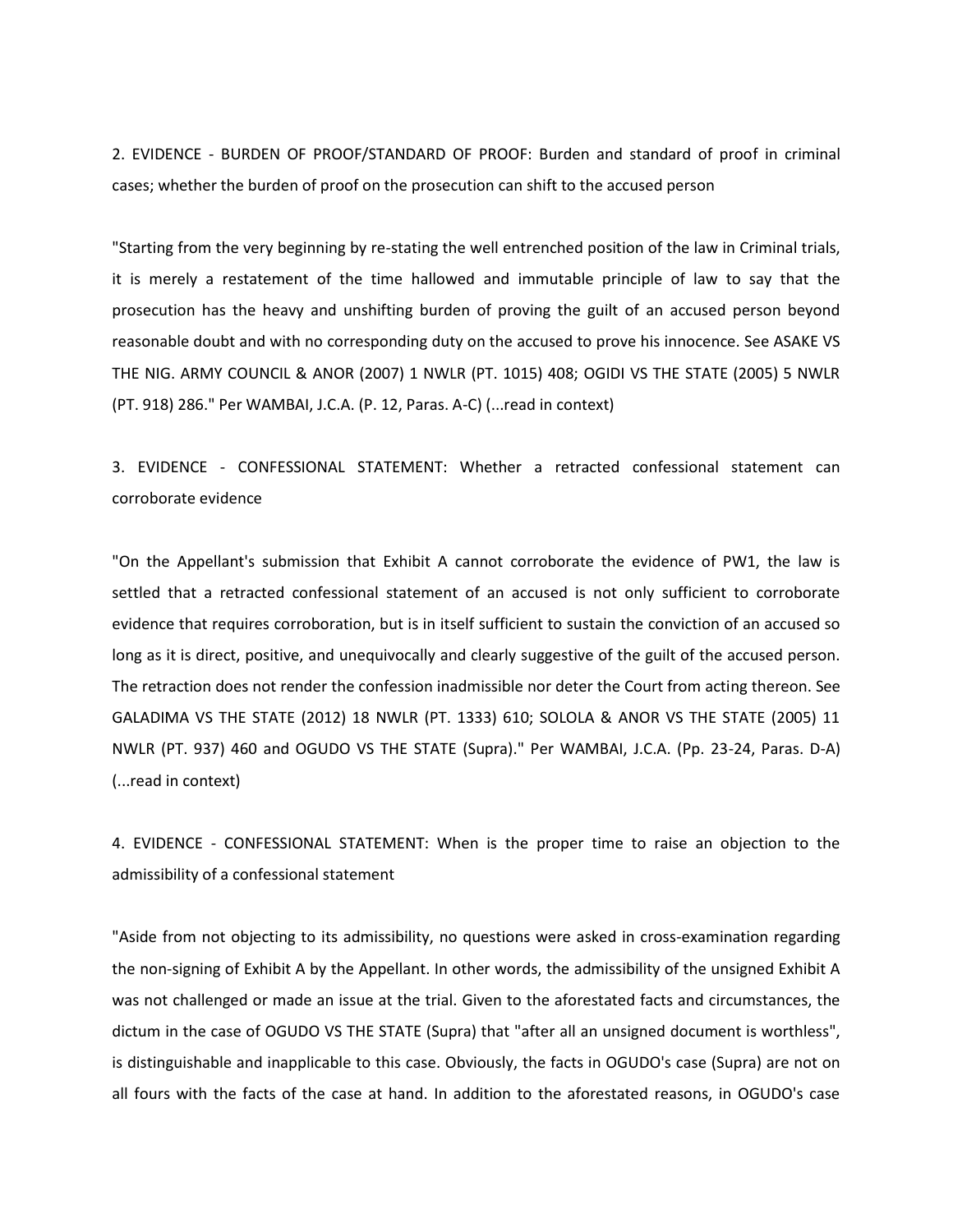(Supra) unlike in the present appeal, there was no other version of the Appellant's statement the voluntariness and authenticity of which the Appellant therein admitted from which the unsigned statement was recorded. The fact that the Appellant herein does not contend that the contents of Exhibit A are at variance with the contents of Exhibit A1 which he made and signed, nor challenge the contents of Exhibit A1, further renders the decision in OGUDO's case (Supra) inapplicable to this case. Furthermore, as it is with an objection to the voluntariness of a confessional statement, the proper time and stage to raise the question of non-signing of a confessional statement is at the time it is sought to be tendered in evidence by the prosecution. This, the Courts have repeatedly stated in a plenitude of judicial authorities. See MUHAMMAD VS THE STATE (2017) LPELR 42098 (SC); IKEMSON VS THE STATE (1989) 3 NWLR (PT. 110) 455." Per WAMBAI, J.C.A. (Pp. 21-22, Paras. B-E) (...read in context)

#### 5. EVIDENCE - CONFESSIONAL STATEMENT: The position of the law on a retracted statement

"...The Appellant has however resiled from this statement in his evidence in Court. That notwithstanding, a denial or retraction of a confessional statement does not affect its admissibility. See SULE VS THE STATE (2009) LPELR - 3125 (SC); OSENI VS THE STATE (SUPRA). However, the Courts have enjoined, as decided in R VS SYKES (1913) 8 CAR 233, on trial Courts, to look for some other evidence no matter how slight outside the confession which will vindicate its veracity; whether it is corroborated in any way; whether its contents are true; whether the accused had the opportunity to commit the offence charged; whether the confession is possible and consistent with other facts which have been proved. See KAREEM VS FRN (2002) 8 NLWR (PT. 770) 664; OSETOLA & ANOR VS THE STATE (2012) LPELR 9348." Per WAMBAI, J.C.A. (Pp. 25-26, Paras. D-B) (...read in context)

6. EVIDENCE - CONFESSIONAL STATEMENT: Whether a confessional statement must be recorded in the language in which it is made for it to be admissible

"Exhibit A1, as is highly recommended, was recorded in the language of the Appellant, the Hausa Language. The wisdom for this as reasoned in OLANIPEKUN VS THE STATE (2016) LPELR - 40440 (SC) per Aka'ahs JSC, is to avoid technical arguments which could be raised. Though not an invariable practice, it is to ensure the correctness and accuracy of the statement made by the accused person. Exhibit A1 is for that purpose." Per WAMBAI, J.C.A. (Pp. 19-20, Paras. E-A) (...read in context)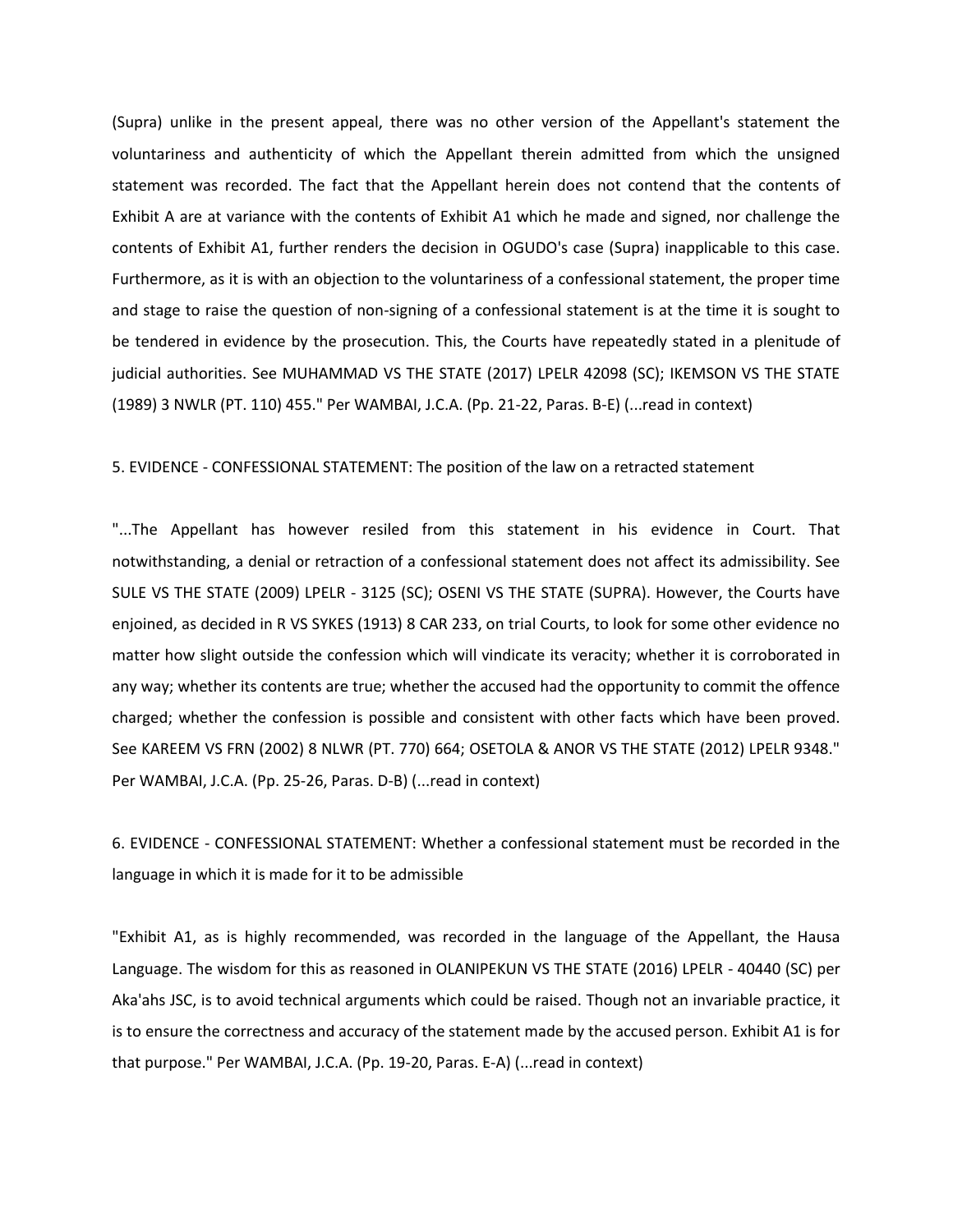7. EVIDENCE - CONFESSIONAL STATEMENT: Whether the statement of an accused becomes inadmissible because it is not signed by the accused; criteria to ascribe weight to such statement

"The law is that a confessional statement does not become inadmissible merely because it is unsigned by the accused person, the issue of admissibility being different from that of probative value to be ascribed to the statement. In CHUKWUKA OGUDO VS THE STATE (2011) 18 NWLR (pt. 1278) 1, Rhodes-Vivour JSC aptly stated the Law in the following phrase:- "... Where on the other hand, the accused person says he did not sign the statement, the statement should be admitted in evidence, thereafter, the question of what weight should be attached to such statement becomes an issue for the Judge to decide at the end of the trial ..." See also YAHAYA VS THE STATE (2016) LPELR - 40254 (CA). ?On the criteria to ascribe weight to such an unsigned statement the law lord Rhodes-Vivour JSC in the said case gave the conditions as follows: 1. The cautionary words must be well written and signed. 2. The body of the statement written by the accused person or by someone usually a police officer on the accused person's directives given a detailed confession which will show clearly that he committed the offence for which he is charged. 3. The statement must be endorsed by a superior police Officer and signed by the accused person." Per WAMBAI, J.C.A. (Pp. 18-19, Paras. D-E) (...read in context)

8. EVIDENCE - CONFESSIONAL STATEMENT: Effect of failure of an accused person to object to the admission of his confessional statement

"Where an objection is not taken to the admissibility of a confessional statement or where as in the case at hand, the issue of non-signing of the confessional statement was not raised throughout the trial, on the authorities, it will be too late on the day to raise the issue on appeal. In OSENI VS THE STATE (2012) LPELR 7833 (SC); I.T. Muhammad JSC held inter alia: "It is regrettable that Appellant's Counsel at the trial stage did not object to the admissibility of this confessional statement, yet he went on to blame the trial Court in not treating Appellant's statement with utmost caution. It will appear too late in the day to seek to supply a remedy to a dented or a crucified matter which can hardly be revived".? For the foregoing reasons, I agree with the learned Respondent's Counsel that the Appellant cannot seek to attack the reliance placed on Exhibit A on the ground of its non-signing by the Appellant." Per WAMBAI, J.C.A. (Pp. 22-23, Paras. E-D) (...read in context)

9. EVIDENCE - CORROBORATION/CORROBORATIVE EVIDENCE: Nature and meaning of corroboration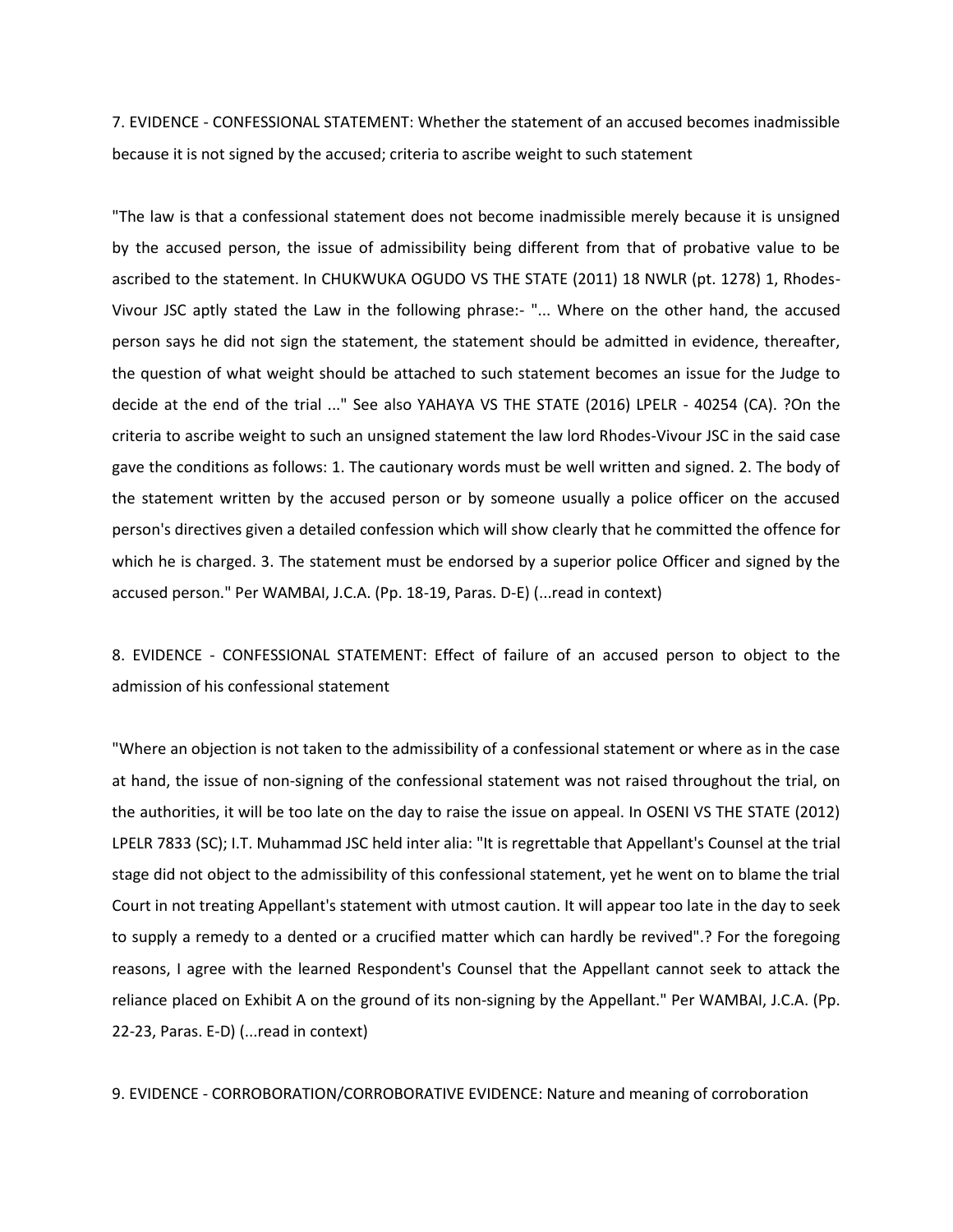"Corroborative evidence is confirmatory evidence or additional evidence to that already given. It is supplementary evidence that tends to strengthen or confirm the evidence already given which it is to corroborate. It is an additional evidence of a different character on the same point. See Blacks Law Dictionary, 6th Edition page 344 and MUSA VS THE STATE (2013) ALL FWLR (PT. 1688) B - C. In STATE VS GWANGWAN (2015) LPELR 504/2012 (SC). Of necessity, evidence in corroboration is an independent testimony which affects the accused by connecting or tending to connect him with the crime in some respects material to the charge in issue but it needs not consist of direct evidence that the accused committed the offence, nor amount to a confirmation of the whole account given by the witness. It is sufficient if it corroborates the evidence in some respects material to the charge. See EZIGBO V. STATE (2012) LPELR - 7855 (SC); R. VS BASKETVILLE (1916-17) ALL ER REPRINT 38 AT 43; IKO VS STATE (2001) 14 NWLR (PT. 732) 221 AT 241." Per WAMBAI, J.C.A. (Pp. 15-16, Paras. F-E) (...read in context)

10. EVIDENCE - CORROBORATION/CORROBORATIVE EVIDENCE: Whether the unsworn evidence of a child requires corroboration to warrant a conviction

"I quite agree with the learned Counsel that the unsworn evidence of PW1, a child below the age of 14 years, requires corroboration both as a matter of law as stipulated in Section 209 (1) and (3) of the Evidence Act and by established practice as a matter of prudence. See OBRI VS THE STATE (1997) LPELR - 2194 (SC); DAGAYYA VS THE STATE (2006) LPELR - 912 (SC)." Per WAMBAI, J.C.A. (P. 15, Paras. D-E) (...read in context)

11. EVIDENCE - CORROBORATION/CORROBORATIVE EVIDENCE: Whether corroboration is required for a confessional statement to sustain a conviction

"In OSENI VS THE STATE (Supra) the Supreme Court in considering the question whether the trial Court can convict on an uncorroborated confessional statement, held that even without corroboration, a confessional statement is sufficient to support a conviction so long as the Court is satisfied of its truth. This is premised on the established principle that a confessional statement which is free, direct, positive and voluntary is enough to ground or sustain a conviction. See MOHAMMED VS THE STATE (2007) 11 NWLR (PT. 1045 303; OKOH VS THE STATE (2014) 2 - 3 SC 184." Per WAMBAI, J.C.A. (P. 24, Paras. B-D) (...read in context)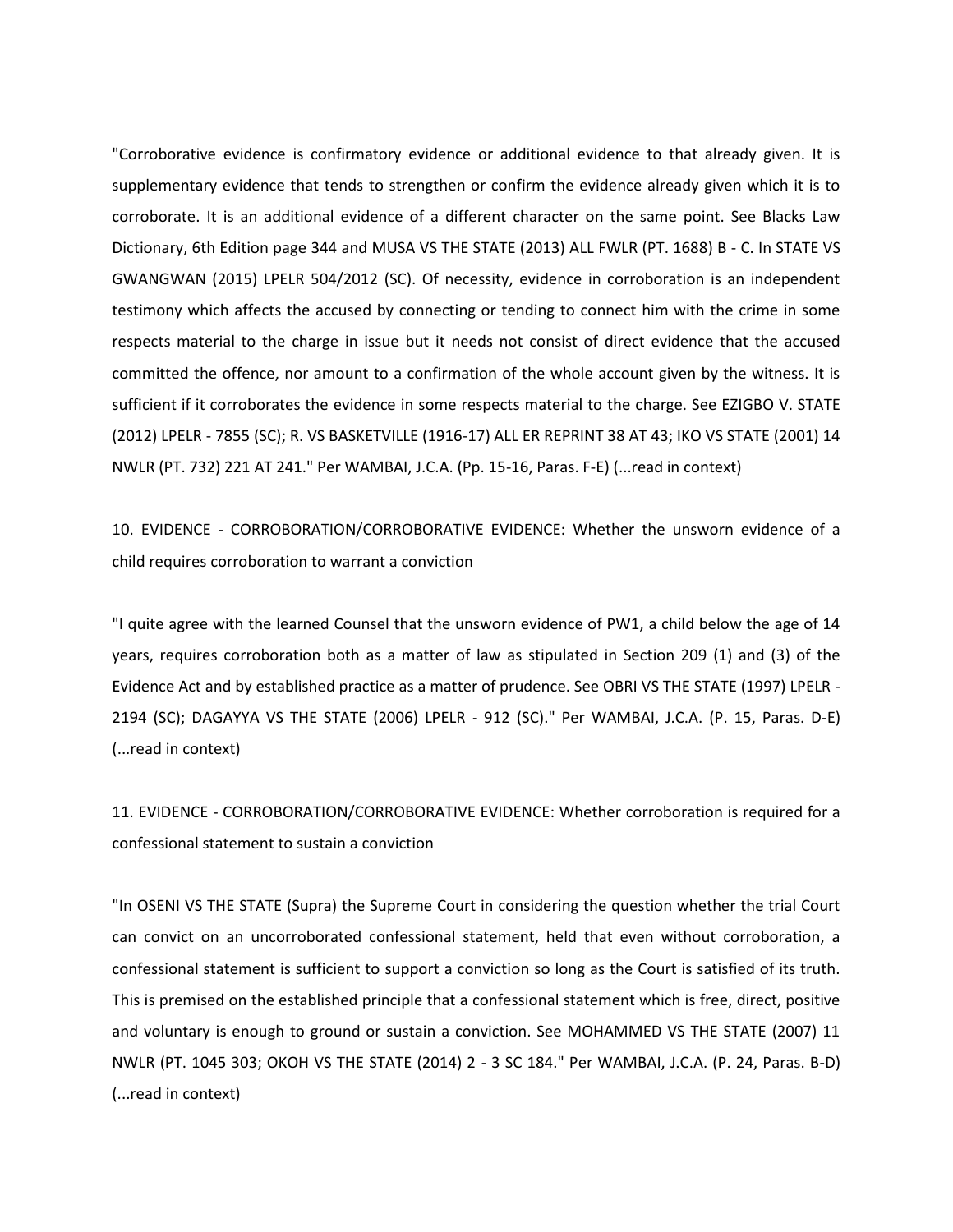12. EVIDENCE - CORROBORATION/CORROBORATIVE EVIDENCE: Nature of evidence required as corroboration for the offence of rape

"It must be pointed out that the corroboration required in rape needs not be direct evidence that the accused committed the offence. It is sufficient if it corroborates in material respect the evidence of the prosecutrix. It is any evidence which tends to show that the story of the prosecutrix (victim) is true that the accused committed the crime. See EZIGBO VS THE STATE (Supra). The corroborative evidence, it must also be emphasized is sufficient even if it is circumstantial in nature so long as it connects or tends to connect the accused to the commission of the offence. See DURUGO VS THE STATE (1992) NWLR (PT. 255 525; OGUNBAYO VS THE STATE (2007) LPELR-2323 (SC)." Per WAMBAI, J.C.A. (Pp. 16-17, Paras. E-B) (...read in context)

13. EVIDENCE - DOCUMENTARY EVIDENCE: Effect of an unsigned document

"An unsigned document as rightly submitted by the Appellant's Counsel is a worthless document; worthless is it that it commands no value in legal proceedings. It has no efficacy. An unsigned document is inadmissible in law and if wrongly admitted should be discountenanced because it is like no document at all. It cannot be reckoned with in deciding the fact in issue which the document purports to prove. See OMEGA BANK (NIG) PLC VS O.B.C. LTD (Supra) and ANYAOHA VS OBIAHA (Supra)." Per WAMBAI, J.C.A. (Pp. 17-18, Paras. F-B) (...read in context)

14. APPEAL - FORMULATION OF ISSUE(S) FOR DETERMINATION: Principles guiding formulation of issues for determination in an appeal

"The issues formulated by the Appellant Counsel consist largely of abstract legal principles or at best legal argument that should be canvassed in support of the appeal. An issue for determination is not the legal argument that will be canvassed in the appeal nor bare abstract legal principles. Rather, an issue for determination is a substantial question of law or fact or both, arising from the grounds of appeal the determination in favour of one of the parties to the appeal, which will entitle the party to the judgment of the Court. An issue for determination should be a proposition of law or fact so cogent, weighty and compelling that a decision on it in favour of a party to the appeal will entitle him to the judgment of the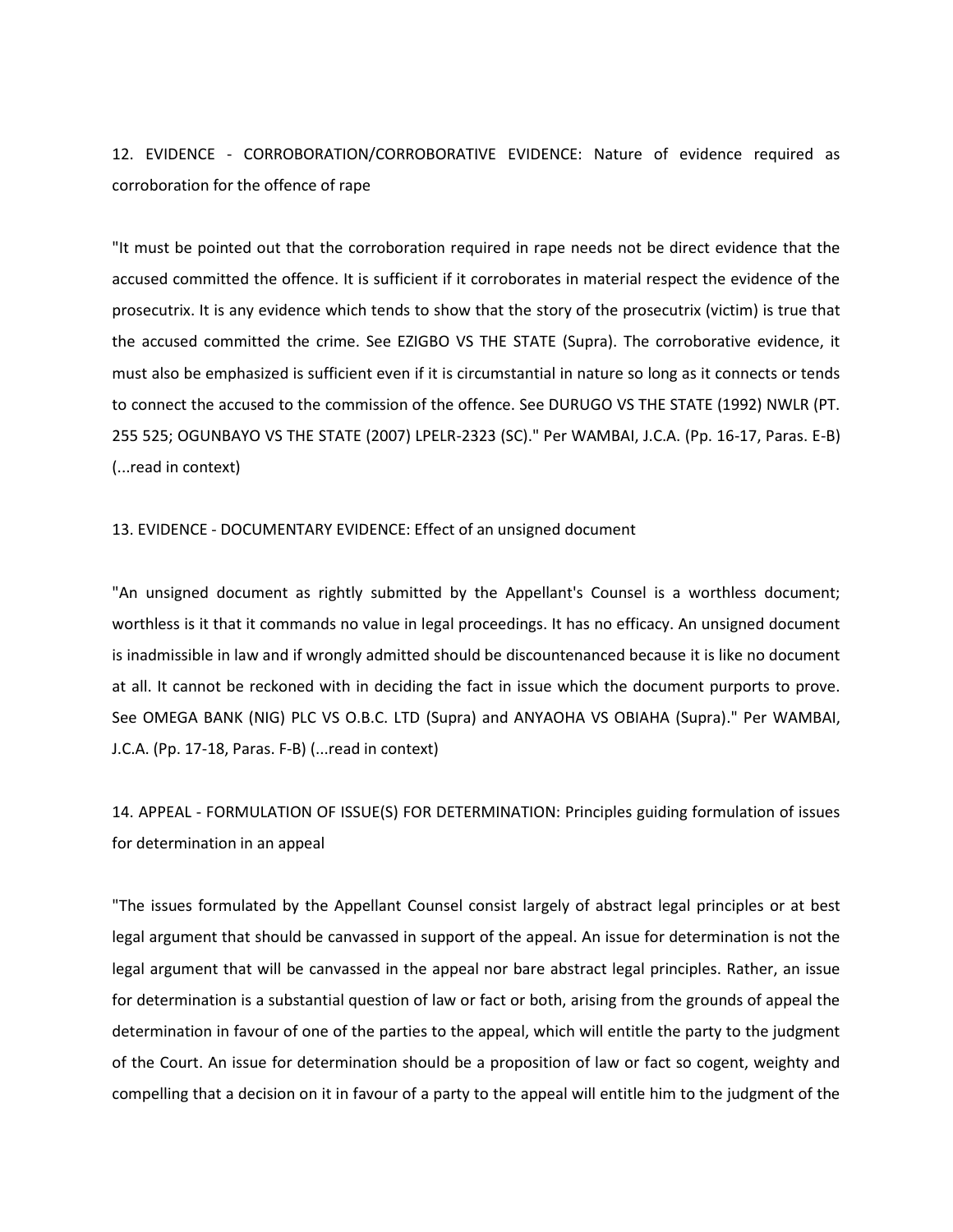Court. See CONSORTIUM M.C. 3632 LOT. 4, NIG. VS NEPA (1992) 6 NWLR (PT. 246) 132; STANDARD CONSOLIDATED DREDGING CONST. CO. LTD. (1986) 5 NWLR (PT. 44) 791, 799; EZEUGO VS THE STATE (2010) 9 NWLR (PT. 1360) 508. A well drafted issue for determination should have the qualities of precision, brevity, accuracy and clarity. It should be concise and comprehensive. See UWAIFO VS UWAIFO (2005) 3 NWLR (PT. 913) 479." Per WAMBAI, J.C.A. (Pp. 4-5, Paras. E-E) (...read in context)

15. CRIMINAL LAW AND PROCEDURE - GUILT OF AN ACCUSED PERSON: How to establish/prove the guilt of an accused person

"It has been established over time that the prosecution may establish the guilt of an accused person either by the confessional statement of the accused; by circumstantial evidence; or by the evidence of eye witness account of the commission of the crime. See IGABELE VS THE STATE (2009) 6 NWLR (PT. 975) 100; ADEKOYA VS THE STATE (2012 VOL. 3 M JSC (PT. 11) 77; NIG. NAVY & 2 ORS VS LT. COMMANDER S.A. IBE LAMBERT (2007) ALL FWLR (PT. 398) 574, AT 586." Per WAMBAI, J.C.A. (P. 14, Paras. A-C) (...read in context)

16. CRIMINAL LAW AND PROCEDURE - OFFENCE OF RAPE: Meaning and essential ingredients of the offence of rape

"In legal parlance, rape simply means a forceful sexual intercourse with a girl or woman without her giving consent to it or when in law she is incapable of giving her consent. See POSU & ANR VS THE STATE (2011) LPELR - 1969 (SC). The essential ingredients of the offence of rape statutorily provided in Section 282 of the Penal Code as judicially interpreted and endorsed in a plethora of judicial authorities which the prosecution must prove to succeed are the following:- a. That the accused had sexual intercourse with the prosecutrix (the victim). b. That the act of sexual intercourse was done without her consent or that the consent was obtained by fraud, force threat, intimidation, deceit or impersonation or when she is under the age of 14 years. c. That the prosecutrix (victim) is not his wife and d. That the accused had the mens rea, the intention to have sexual intercourse with the prosecutrix without her consent or that the accused acted recklessly not caring whether the prosecutrix consented or not. e. That there was penetration. See LUCKY VS THE STATE (2016) LPELR - 40541 (SC); IKO VS THE STATE (2001) 14 NWLR (PT. 332) 195; POSU & ANOTHER VS THE STATE; EZIGBO VS THE STATE (2012) (Supra) ?It is unquestionable that to secure or sustain a conviction for the offence, the prosecution must positively prove beyond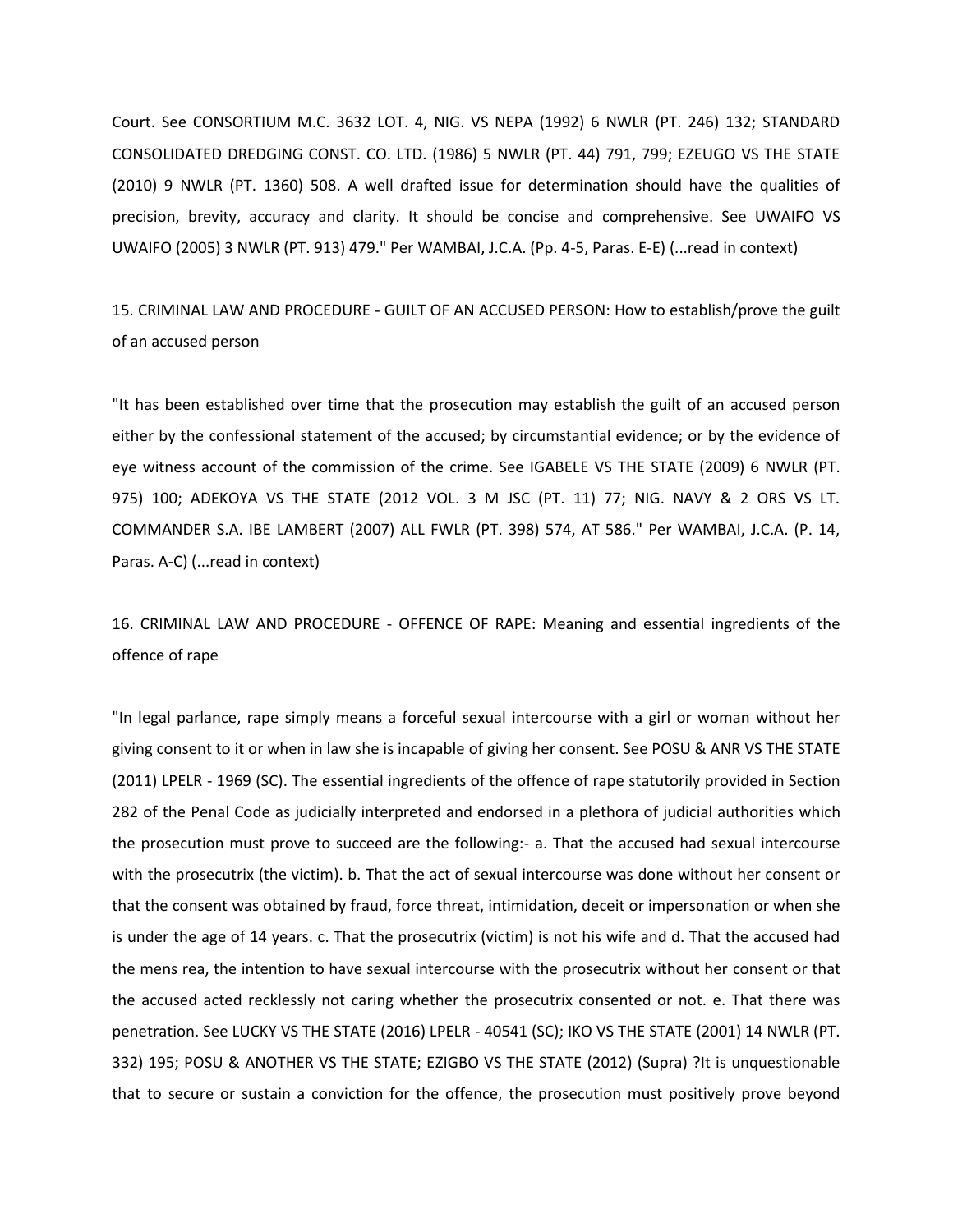reasonable doubt, each and every listed ingredient of the offence. It is needless to emphasize that failure to prove any of the ingredients of the offence means failure to prove the charge even if the other ingredients are proved beyond shadow of doubt and ultimately, the accused will be entitled to a discharge and acquittal. See BELLO VS THE STATE (2012) 8 NWLR (PT. 1302) 207, 237; UTUK VS THE STATE (2010) 34 NWLR 171 AT 179; HARUNA VS A.G.(2012) 9 NWLR (PT. 1306) 419, 444 - 445 PARA G." Per WAMBAI, J.C.A. (Pp. 12-13, Paras. C-F) (...read in context)

17. EVIDENCE - WITHHOLDING EVIDENCE: The presumption of law as to withholding of evidence where a party in possession of material evidence in a case fails to produce it in Court

"Again, the Appellant's learned Counsel forcefully argued that Exhibit A cannot be relied upon in the absence of the Appellant's first statement made at Bamaina Police Station, the first Station he was taken to, and that failure to tender that statement amounts to withholding of evidence and fatal to the conviction and sentence. His strength for this position are the cases of OLAYINKA VS THE STATE (Supra) and OGUDO VS THE STATE (Supra). In his evidence in Court the Appellant stated as confirmed by PW4, that he made a statement at the Bamaina Police Station where he was first taken to, which statement, PW4 admitted was in the case file but was not tendered in evidence. While the Appellant contends that the statement was not a confessional statement, PW4 contends it was a confessional statement. In OLAYINKA VS THE STATE (Supra) it was held that: "The statement of a defendant made to the Police, if not confessional, is the very foundation of his defence; hence the prosecution has a duty to make the said statement or statements available to the Court". ?On the other hand, as contended by PW4, if the statement was confessional, why was it not tendered though PW4 admitted that it was in the file? The issue then is whether the non-tendering of the statement is fatal to the prosecution's case as contended by the Appellant. The Appellant has invoked Section 167 (d) of the Evidence Act: By the said Section 167, the Court may presume the existence of any fact which it thinks likely to have happened, regard been had to common course of natural events, human conduct and public and private business, in their relationship to the facts of the particular case, and in particular the Court may presume that: (d) evidence which could be and is not produced would, if produced be unfavourable to the person who withholds it. It must be pointed out that there is a distinction between failure to call a witness and failure to call or adduce evidence. The Section deals with failure to call evidence and not failure to call a particular witness. See BELLO VS KASSIM (1969) NMLR 148, 152. Therefore, the rule in Section 167 (d) applies where a party fails to adduce evidence by withholding evidence which could have been but was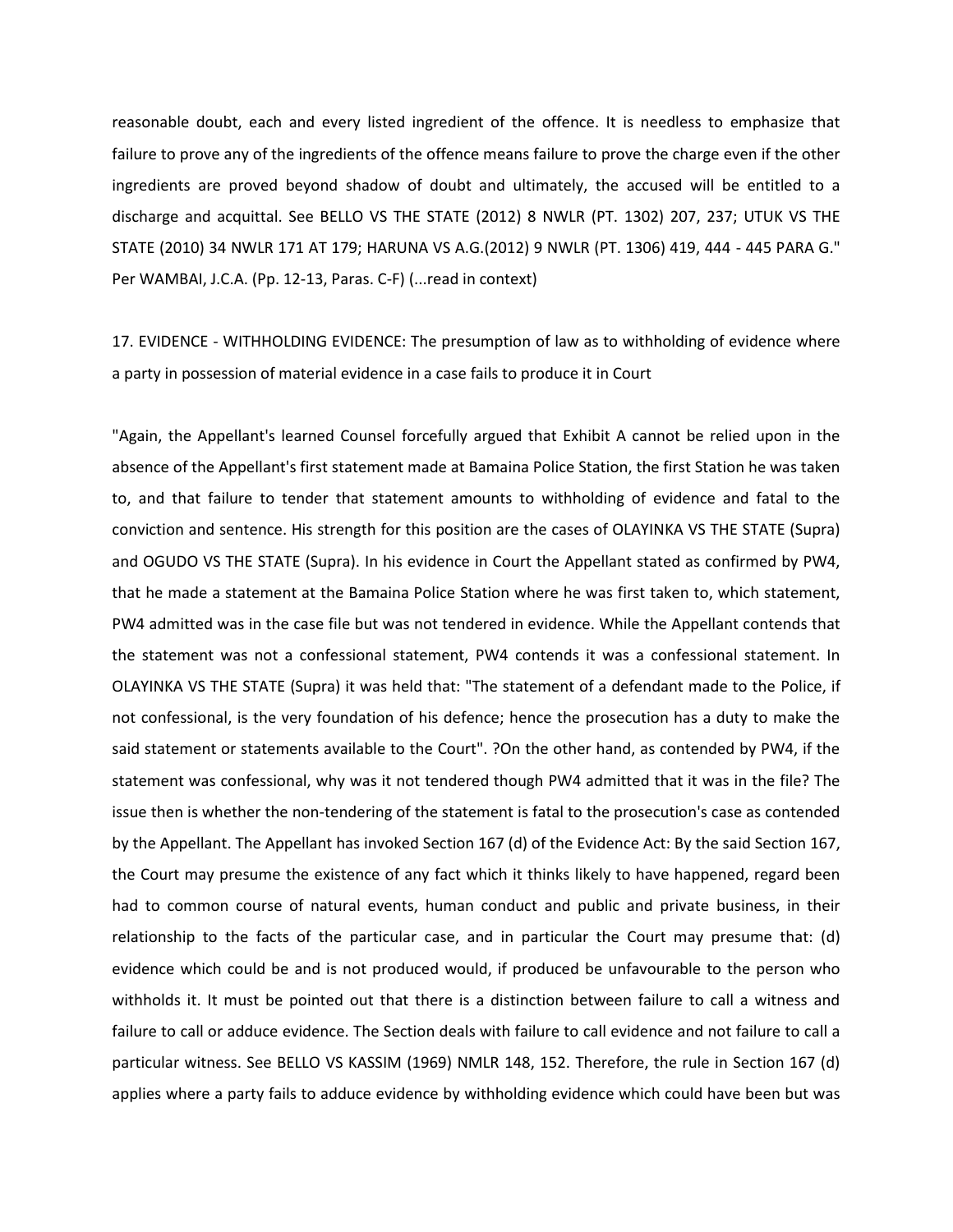not produced. See ONWUJUBA VS OBIENU (1991) 4 NWLR (PR. 183) 16 SC; OLUSANYA VS OSINLEYE (2013) 12 NWLR (PT. 1367) 148; and SHODIYA VS THE STATE (2013) 14 NWLR (PT. 1373) 147 where Alagoa JSC quoted the provisions of Section 167 (d) of the Evidence Act, that the Court may presume evidence which could be and is not produced would, if produced be unfavourable to the person who withholds it. While it is the law that the prosecution is not bound to call a particular witness where his case can otherwise be proved, See ARCHIBONG VS THE STATE (2006) 14 NWLR (PT. 1000); STATE VS OLATUNJI (2003) 14 NWLR (PT. 839) 138; SHURUMO VS THE STATE (2010) 12 SCNJ 47, its failure to adduce evidence at its disposal which it is supposed to adduce amounts to withholding of ??evidence and calls for invocation of Section 167 (d) see EMEKA VS CHUBA IKPEAZU & ORS (2017) LPELR - 41920 (SC) where Ogunbiyi JSC, referring to BUHARI VS OBASANJO per Belgore JSC as he then was held that failure to produce the letter in question meant either that the letter did not exist or if existed, and not produced, it could be presumed that if produced, its contents would not have supported the Appellant's case. ?The purport of the Rule in Section 167 (d) of the Evidence Act is to permit the Court to presume that a Party who withholds evidence which could be but was not produced, would if produced, be unfavourable to or against him. Such a Party withholds the evidence at his peril. A party in civil action in possession of material evidence in support of pleaded facts, and is in criminal trials, the prosecution in possession of material evidence, who withholds that evidence which could be but was not produced, does so at his peril. Failure to adduce vital evidence at a Party's disposal which he is supposed to adduce amounts to withholding evidence and would raise a presumption that if produced, the evidence would be unfavourable to him. TSOKWA MOTORS NIG. LTD VS AWONIYI (1999) NWLR (PT. 586) 1999; TEWOGBADE VS AKANDE (1968) NMLR 404. Undoubtedly, the prosecution has a duty to tender any statement made by an accused person during the investigation of the crime with which the accused is charged whether or not it is in his favour. It is not only a damming statement of an accused person that should be tendered with glee by the prosecution. A favourable statement to the accused should not be left out in a bid to secure conviction by the prosecution at all cost. This is to avoid the invocation of Section 167 (d) of the Evidence Act against the prosecution. See PEOPLE OF LAGOS STATE VS UMARU (2014) 7 NWLR (PT. 1407) 584, and OGUDO VS THE STATE (Supra). However, before the presumption under the Section can operate, it must be shown and established that: (a) Such evidence exists; (b) That it could be produced; (c) That it has not been produced and; (d) That it has been withheld by the person who could produce it, as held in MUSA VS YERIMA (1997) 7 NWLR (PT. 511) 27 per Ogundare JSC. All the listed conditions are present in the case at hand, the statement exists and was in prosecution's case file; it could be produced; but was not produced; PW4 who could have produced it withheld it. Thus, the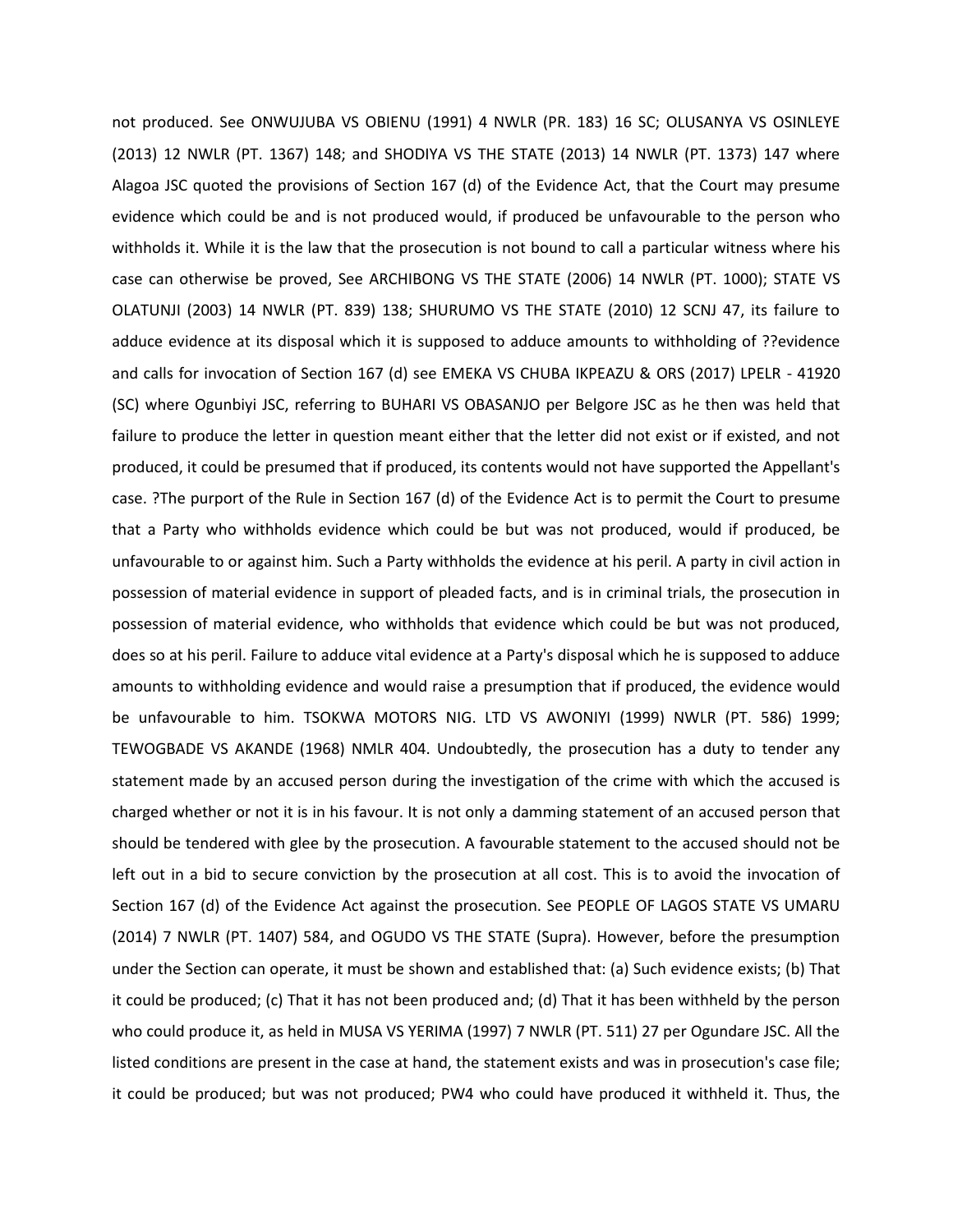prosecution's failure to produce the said statement squarely amounts to withholding of evidence. In a similar situation which arose in the case of OGUDU VS THE STATE (Supra) where the learned trial Judge had held that failure to tender the statement made by the accused at the 1st Police Station would not have made any difference in the finding of the Court, the Supreme Court strongly disagreed. Fabiyi, JSC had this to say: "The Appellant said he made a statement at Birnin Gwari Police Station. The same was not tendered during his trial. The prosecution has a duty to tender any statement made by an accused person during the investigation of the offence with which he was charged whether or not it is in his favour. See DANDARE VS THE STATE (1967) NMLR 56. This must be so in order to avoid the invocation of the provision of Section 149 (1) (d) of the Evidence Act against the prosecution which failed to tender the vital statement... The above view, with due diffidence, flies in the face of my views as stated above. The statement must be tendered in the first instance before one can surmise difference it will have on the finding of the trial Court". Similarly, the same Apex Court emphatically restated the law in the case of PEOPLE OF LAGOS STATE VS UMARU (2014) ALL FWLR (PT. 737) 679 Per I.T. Muh'd. when he held: "...What paragraph (d) of Section 149 (now Section 167 [d]) of the Evidence Act stipulates is that where a party claims to have evidence that goes to show the existence of a document in proof of his case, the document should be tendered. Where such evidence could be produced but it is not produced, it is presumed to be against the interest of the party withholding it. See EBOH VS PROGRESSIVE INSURANCE COMPANY LIMITED (1987) 2 QLRN 167; GEORGE VS THE STATE (2009) 1 NWLR (PART 1122)." ?As in the aforestated decided authorities and the clear provision of Section 167 (d) of the Evidence Act, the prosecution who admitted that the Appellant's first statement made at the Police Station, Bamaina, was in his case file ought to have tendered same in evidence whether it was favourable to its case or to the Appellant's defence. The failure of the prosecution to tender that statement amounts to withholding evidence and the Court would presume that the statement would have been detrimental to its case if produced. To deprive the Appellant the use of his first statement to the Police at the first Police Station prior to Exhibit A, as held per Rhodes - Vivour JSC in the OGUDU's case (Supra) at Page 31, paragraphs E - G, renders the trial unfair. The same decree was reinforced in the case of OLAYINKA VS THE STATE (Supra), by the same Court when it held that "in the absence of the statement of the Appellant made prior to his making of Exhibit A, the Appellant could not be held to have had a fair trial guaranteed even under the Constitution". ?Indeed the failure to tender the said statement in the prosecution's case file has the effect of casting a doubt on the veracity of Exhibit A. Sadly, therefore, on the strength of these authorities, the prosecution's failure to tender the said Appellant's first statement he made at the 1st Police Station at Bamaina, has had a serious consequence on the prosecution's case. The provision of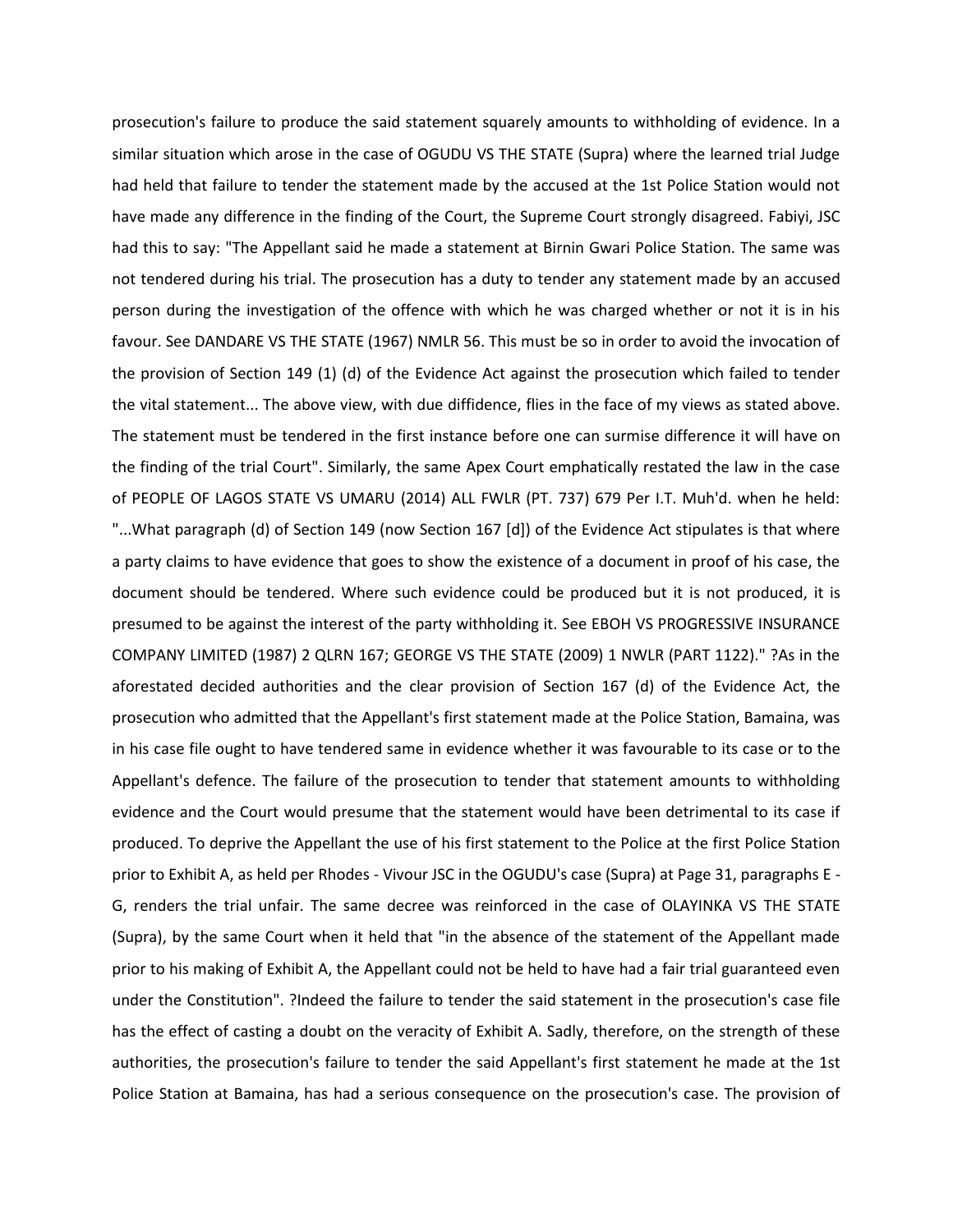Section 167 (d) of the evidence Act inures the Appellant against the Respondent with a fatal consequence that inspite of the other evidence on record including the Appellant's confessional statement, the conviction and sentence of the Appellant cannot be sustained. Regrettably, the Respondent now has to bear the brunt of the damning effect of its failure, for whatever reason, in the first place for not tendering the statement in evidence. The beneficiary of that failure must be the Appellant against whom the evidence was withheld. Ironically, the learned Respondent's Counsel relying on the same case of PEOPLE OF LAGOS STATE VS UMARU (Supra) contended that the none tendering of the statement would have been an issue if the learned trial Judge had relied on it. This argument is completely off track. Firstly, the question of relying on an untendered document is out of the way, and expectantly being off target, it missed the goal post. Conversely, his argument that the Court decided that the non-tendering of the statement was not fatal is anything but the correct position of that decision. Nothing can be further away from what was therein decided. The decision is quite diametrical to the Counsel's argument. It is precisely against him and unequivocally in favour of the Appellant. This is what the Court held at the said paragraphs F - G at page 679 of the report: "I think the tendering of the accused's statement made to the Police (considered to be confessional) is very vital, necessary and fundamental in grounding a conviction otherwise the conviction is defective and can be quashed and any sentence premised upon can equally be set aside...". ?It is crystal clear that this authority does not support the Respondent but only helps the case of the Appellant. It will therefore by flying on the face of the above decision to contend that the none-tendering of the statement is not fatal. On the whole, all said and done, the sum effect of all these is that the issue is resolved in favour of the Appellant against the Respondent. Resultantly, the appeal has merit and it is accordingly allowed. Consequentially, the conviction and sentence of the Appellant by the lower Court in its Judgment of 21/12/2016 are hereby set aside. In their stead, the Appellant is discharged and acquitted." Per WAMBAI, J.C.A. (Pp. 26-36, Paras. C-A) (...read in context)

AMINA AUDI WAMBAI, J.C.A. (Delivering the Leading Judgment):Â This appeal before us emanated from the judgment of Jigawa State High Court in charge No. JDU/050/C/2012 delivered by Hon. Justice Umar M. Sadiq, on 21/12/2016 which convicted the Appellant for the offence of rape punishable under Section 283 of the Penal Code and sentenced him to 7 years imprisonment without an option of fine. The facts on the part of the Respondent are that on the 30/04/2012 while Maryam Abdullah then aged 10 years was returning from the farm (Garden) with her friends, Shamsiyya Ibrahim (PW 2) and Nafisa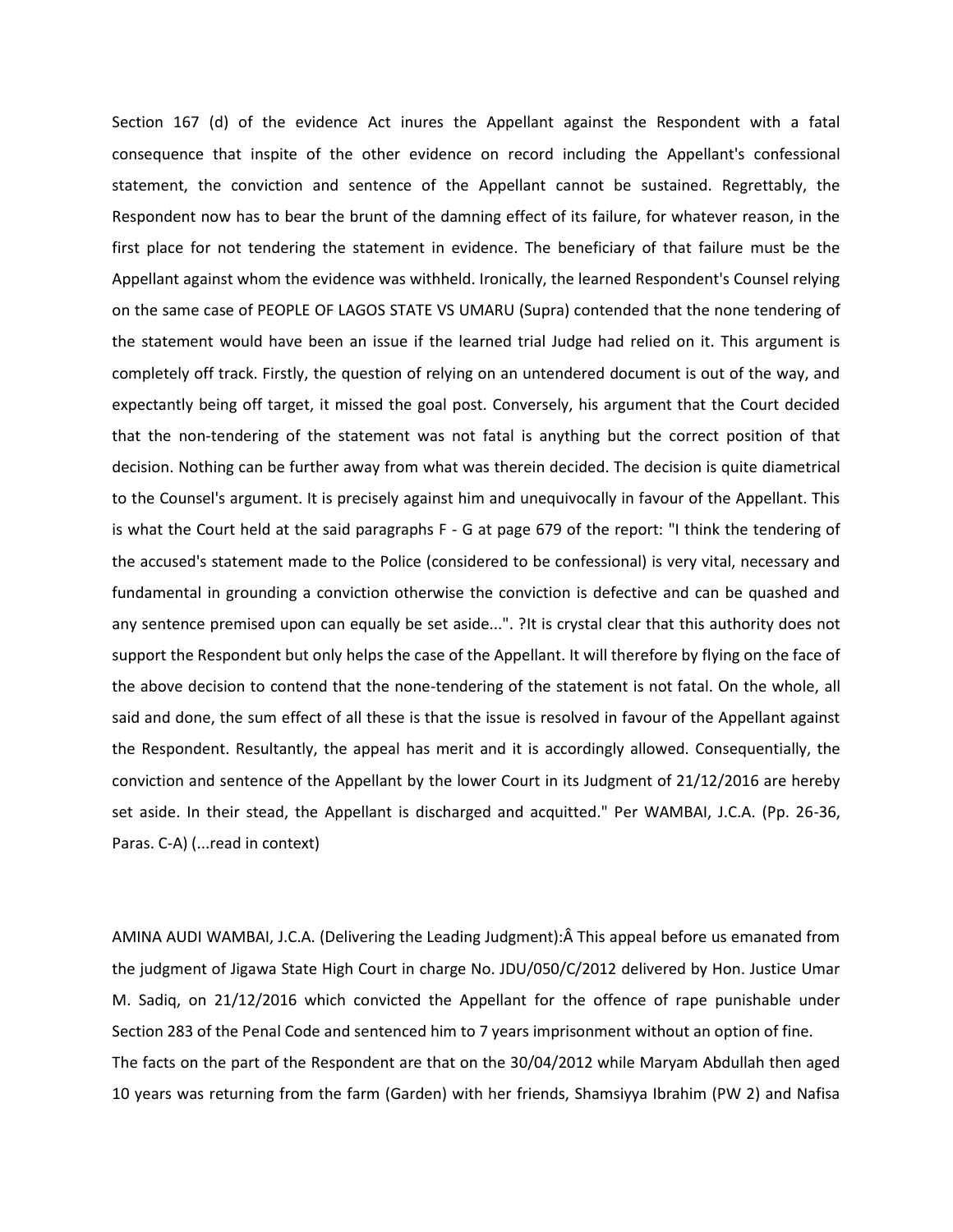Tukur (PW 3), they met the Appellant rearing cattle. They greeted him, he refused to reciprocate their greeting but rather chased them. While PW 2 and PW 3 were able to escape, the Appellant caught up with the Victim and got hold of her. He put his penis in her vagina. She felt pain. The other two girls who were able to run away  $\hat{A}$  reported the incident to Maryam??? parents but by the time they arrived at the scene, the Appellant had escaped. A report was made to the Ward Head and later to the Police. The Appellant was subsequently arrested and

1

volunteered a statement in Hausa language, Exhibit A1 to PW 4, the Investigating Police Officer, which was translated into English language, Exhibit A.

On the part of the defence, the Appellant testified on his behalf but called no other witness. He denied committing the offence but that when he saw the 3 girls, two of them ran away leaving behind the victim whom he saw crying, she told him that it was someone who tried to rape her but had runaway.

???Both parties having not addressed the Court, the learned trial Judge upon the review of the evidence before the Court, resolved the sole issue he formulated against the Appellant having found that the prosecution had proved its case beyond reasonable doubt and returned a verdict of guilty against the Appellant. Appellant was sentenced to 7 years imprisonment.

Upset by his conviction and sentence, the Appellant commenced this appeal by a notice of appeal filed on 14/03/2017 predicated upon 7 grounds from which E.U. Chinedum Esq. of Counsel who settled the Appellant???s brief of argument filed on 10/05/2017, formulated 3 issues for determination, namely: 1. Under Nigerian legal $\hat{A}$  jurisprudence, for a document  $\hat{A}$  ???

2

to be admissible in evidence and be accorded probative value, it must be duly signed by the maker. It is also settled that the language of Court in Nigeria is English. The Accused never did sign the translated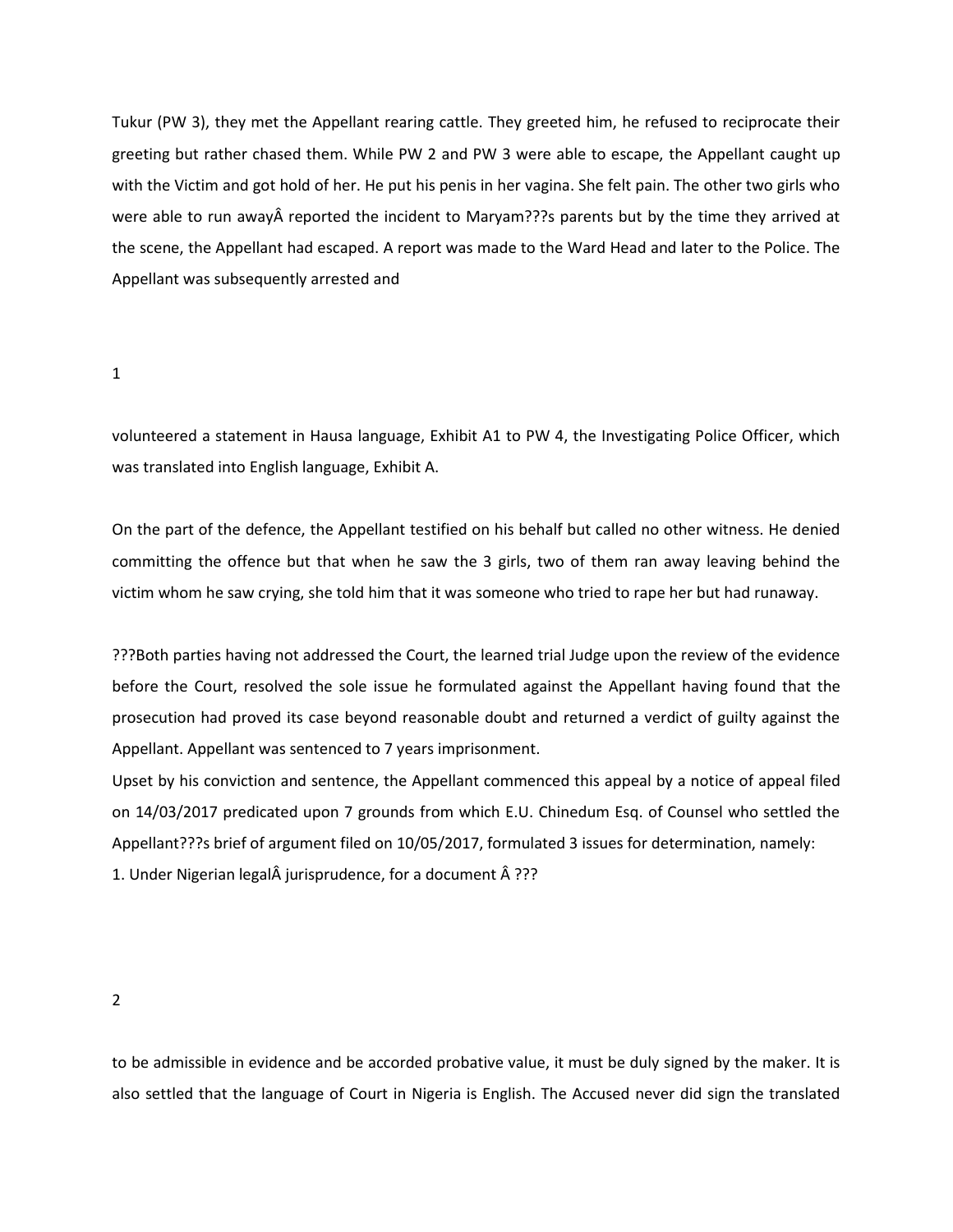English version of his confessional statement marked Exhibit ???A???. is a translated English language version of a confessional statement admissible in evidence against an accused when same was not signed by the accused person?

2. Under the Nigerian law of Evidence, can an accused be legally convicted for a crime of rape only on the uncorroborated evidence or testimony of a child who has not attained the age of fourteen (14) years tendered?

3. In criminal law, the standard of proof placed upon the prosecution is proof beyond reasonable doubt. The right to fair hearing is also guaranteed by the Nigerian Constitution. Will prosecution be said to have discharged the burden of proof beyond reasonable doubt and the defendant accorded fair hearing when prosecution failed or neglected to tender before a trial Court all statements made to the Police by defendant?

Pursuant to an order of this Court made on 13/03/2018Â

3

vacating our earlier order of 15/01/2018 directing the hearing of this appeal only on the Appellant???s brief of argument, the learned Director of Public Prosecutions, (DPP), Jigawa State Ministry of Justice, Musa M. Imam who settled the Respondent???s brief of argument filed on 09/10/2018 but deemed on 13/03/2018 identified a sole issue worthy of determination to wit:

Whether the learned trial Judge was right when he convicted and sentenced the Appellant to seven years imprisonment based on the evidence adduced by the prosecution.

I shall determine this appeal on the Respondent???s sole issue which encapsulates the 3 issues inelegantly formulated by the Appellant???s Counsel. But before doing so, I feel obliged, by way of general observation, to comment on the manner in which the Appellant???s Counsel formulated his issues for determination.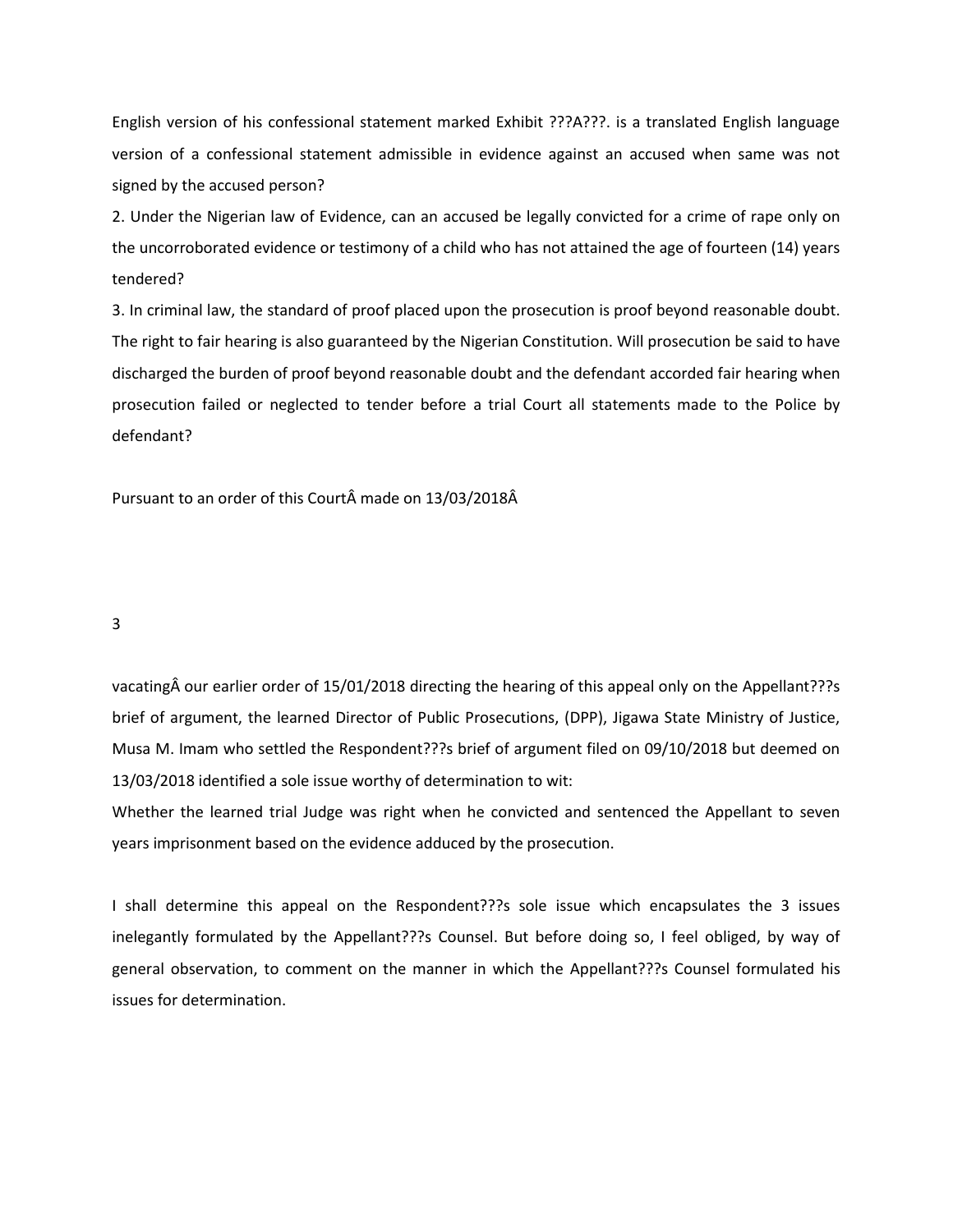???The issues formulated by the Appellant Counsel consist largely of abstract legal principles or at best legal argument that should be canvassed in support of the appeal. An issue for determination is not the legal argument that will be canvassed in the appeal nor bare abstract legal principles.

## 4

Rather, an issue for determination is a substantial question of law or fact or both, arising from the grounds of appeal the determination in favour of one of the parties to the appeal, which will entitle the party to the judgment of the Court. An issue for determination should be a proposition of law or fact so cogent, weighty and compelling that a decision on it in favour of a party to the appeal will entitle him to the judgment of the Court. See CONSORTIUM M.C. 3632 LOT. 4, NIG. VS NEPA (1992) 6 NWLR (PT. 246) 132; STANDARD CONSOLIDATED DREDGING CONST. CO. LTD. (1986) 5 NWLR (PT. 44) 791, 799; EZEUGO VS THE STATE (2010) 9 NWLR (PT. 1360) 508.

A well drafted issue for determination should have the qualities of precision, brevity, accuracy and clarity. It should be concise and comprehensive. See UWAIFO VS UWAIFO (2005) 3 NWLR (PT. 913) 479.

Having said this, however, the inelegant nature of the Appellant???s brief of argument notwithstanding, it is settled law that no matter how bad or faulty a brief of argument is written, an Appellate Court should not close its eyes to its existence in order to do substantial justice in the matter.

#### 5

This is so because the overriding interest of justice supersedes the inelegant and faulty format of the brief more so in a criminal case such as the one at hand where the liberty of a citizen is at stake. I hope that Counsel will take heed.

I shall therefore consider and make use of the brief of argument as best possible.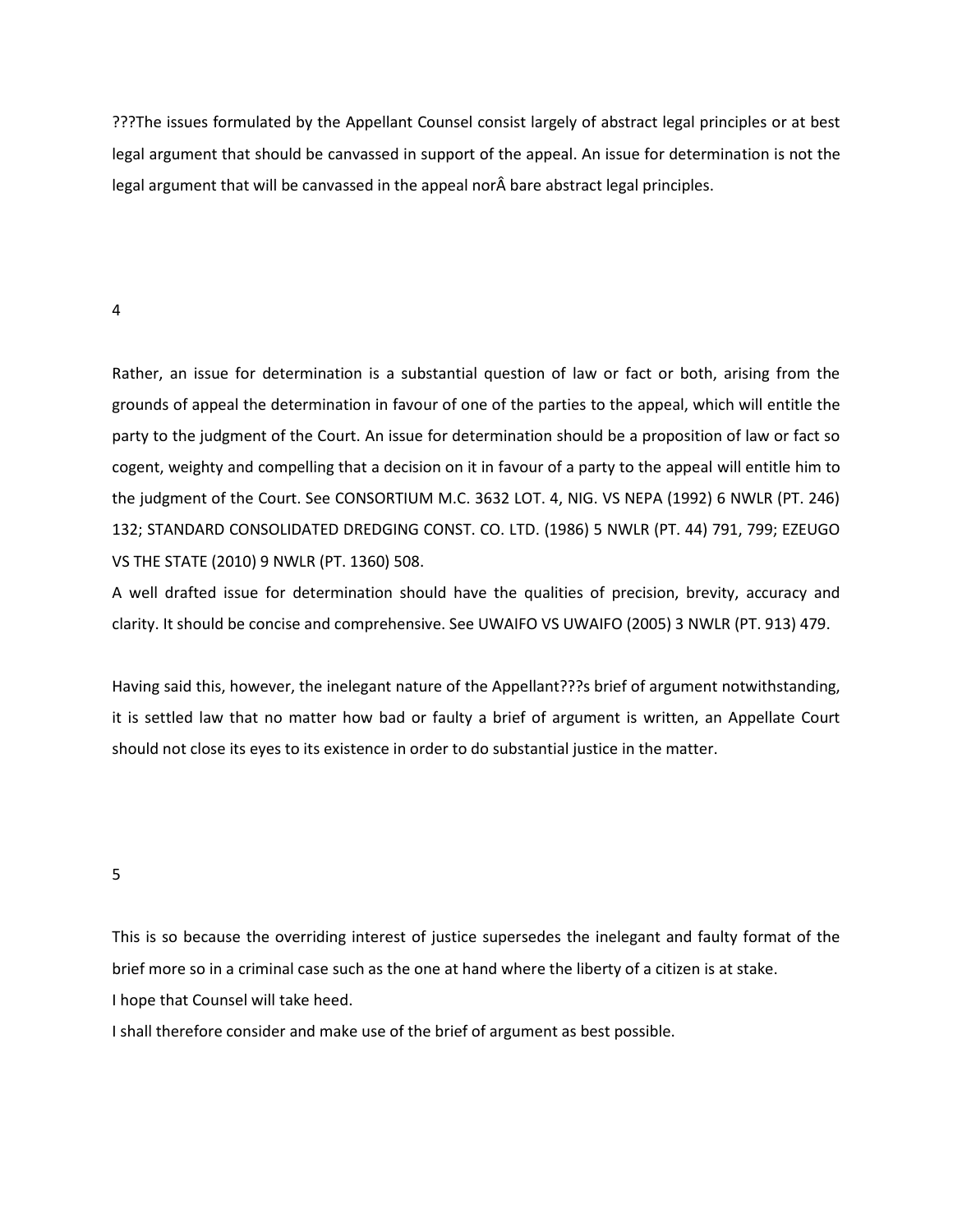In arguing the appeal, the learned Appellant???s Counsel submitted that the English Version of the Appellant???s confessional statement Exhibit A, which was wrongly admitted in evidence having not been signed by the Appellant, notwithstanding the clause in Exhibit A1 ???already signed by the accused in Hausa Language??? renders the statement (Exhibit A) inadmissible. An unsigned document, he argued, is a worthless and valueless document, which ought not to have been acted upon. We were referred to the cases of GLOBAL SOAP & DETERGENT NIG. LTD. VS NAFDAC (2011) ALL FWLR (PT. 599) 1025; ANUM NIG. LTD VS LEVENTIS MOTORS NIG. LTD (1990) 5 NWLR (PT. 151) 458 AT 488; AIKI VS IDOWUÂ (2006) ALL FWLR (PT. 304) 432; OMEGA BANK (NIG) PLC vs O.B.C. LTD (2005) ALL FWLR (PT. 249) 1964 SC.

6

Exhibit A1Â (the Hausa version) which was properly signed by the Appellant, learned Counsel argued, is irrelevant and cannot be relied upon as the language of the Court is English language citing in support the case of F.R.N. VS USMAN (2012) 8 NWLR (PT. 1301) 141 AT 167 D ??? H; ASINOLA VS FATUDU (2009) 6 NWLR (PT. 1136) 184 198.

The heavy reliance placed on Exhibit A in convicting the Appellant, it was further submitted, occasioned a serious miscarriage of justice against the Appellant and rendered the proceedings a nullity as something cannot be placed on nothing. We were referred to the case of MACFOY VS UNITED AFRICA CO. LTD (1961) 3 ALL ER 1169, 1172.

???While urging us to expunge Exhibits A and A1 for being incompetent and when so expunged renders the evidence of PW 1, a child of less than 14 years of age bereft of the required corroboration, the learned trial Judge, learned Counsel argued, was wrong to have held that Exhibits A and A1 aptly corroborate the evidence of PW 1.

It was submitted that in a criminal trial the prosecution has the duty to tender all statements made by an accused person either confessional or exculpatory as the tendering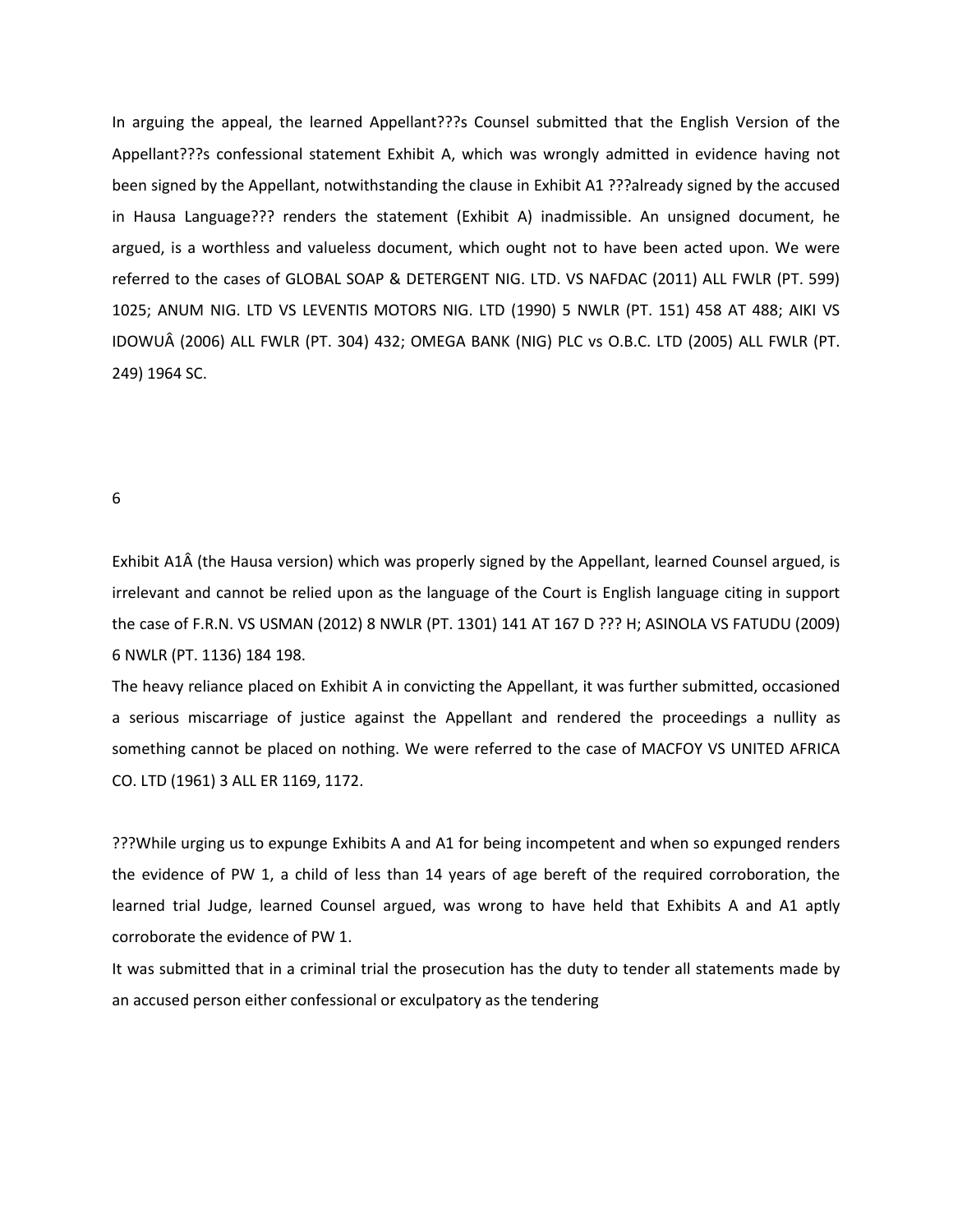of one and none tendering of the other amounts to unfair trial with the consequential effect of the acquittal of the accused person as decided in the cases of OLAYINKA VS THE STATEÂ Â (2007) ALL FWLR (PT. 373) 163 SC; OGUDO VS THE STATE (2011) 18 NWLR (T. 1278) II.

He contended that it was the Appellant???s evidence that he made a statement at the Bamaina Police Division where the case was first reported, which PW 4 admitted, though not believed, but the statement was not tendered in evidence. Failure to tender the said statement in evidence he argued, calls for invocation of Section 167 (d) of the Evidence Act for withholding evidence unfavourable to the prosecution which entitles the Appellant to acquittal as decided in OGUDO VS THE STATE (Supra), the prosecution having failed to prove its case beyond reasonable doubt against the Appellant.

In his response, the learned Respondent???s Counsel while insisting that the prosecution proved its case beyond reasonable doubt against the Appellant, stated the ingredients of the offence which the prosecution must prove in a case of rape as held in the case of EZIGBO VS THE STATE (2012) ALL FWLR (PT. $\hat{A}$  683) 841 to be: $\hat{A}$ 

8

i. That the accused had sexual intercourse with the woman in question.

ii. That the act was done in circumstances envisaged in any of the five paragraphs of Section 282 (1) of the Penal Code.

iii. That the woman was not the wife of the accused; or if she was the wife, she had not attained puberty.

iv. That there was penetration.

On the first ingredient, that the accused/Appellant had sexual intercourse with the victim (PW 1), he submitted that the evidence of PW1 in which she narrated how the Appellant got hold of her and inserted his penis in her vagina and which fact was confessed to by the Appellant in Exhibits A and A1, proved the 1st ingredient of the offence.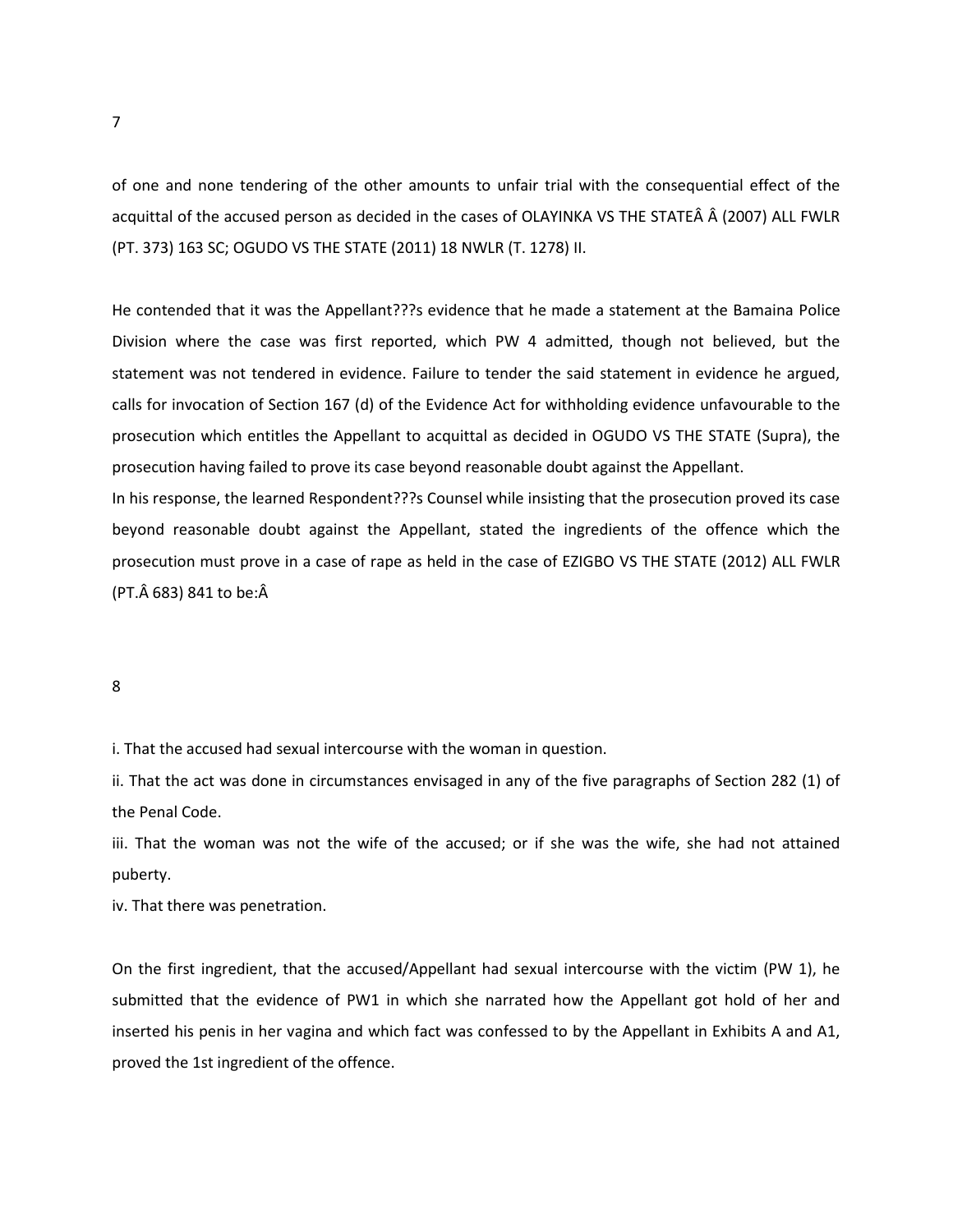On the 2nd ingredient it was submitted that PW1 the victim, is a woman under the age of 14 years, falling within Section 282 (1)(e) of the Penal Code.

On the 3rd ingredient, it was submitted that there is nothing to suggest that the victim is the wife of the Appellant.

On the 4th ingredient, learned Counsel argued that the slightest penetration of the penis into the vagina completes the offence as decided in MUSA VS THE STATE

9

and POSU VS THE STATE (2011) 2 NWLR (PT. 1234) 393. Again he referred us to the evidence of the victim that the Appellant inserted his penis in her vagina as well as the Appellant???s confessional statement, which he argued, proved penetration and completes the offence.

Responding to the Appellant???s submission on Exhibit A, learned Respondent???s Counsel submitted that the non signing of Exhibit A does not render it inadmissible or fatal to the prosecution???s case, in that Exhibit A1 from which Exhibit A was translated into English language, was as required by practice, to ensure correctness and accuracy, recorded in Hausa language the language of the Appellant, in which it was made and thumb printed by the Appellant, counter-signed by the PW4, and endorsed by a superior Police Officer before whom it was read. The case of OLANIPEKUN VS THE STATE (2016) 13 NWLR (PT. 1528) 118 B ??? D was referred to. The translation of the statement he argued, is only for the Court???s consumption and PW4 who recorded it being its maker having testified and produced the statement before the Court, the statement is admissible. He

10

pointed out that since Exhibit A could even be translated by the Court official translators, the absence of the Appellant???s signature on Exhibit A does not render it inadmissible, but assuming without conceding that it is inadmissible in evidence, it is too late for the Appellant who raised no objection at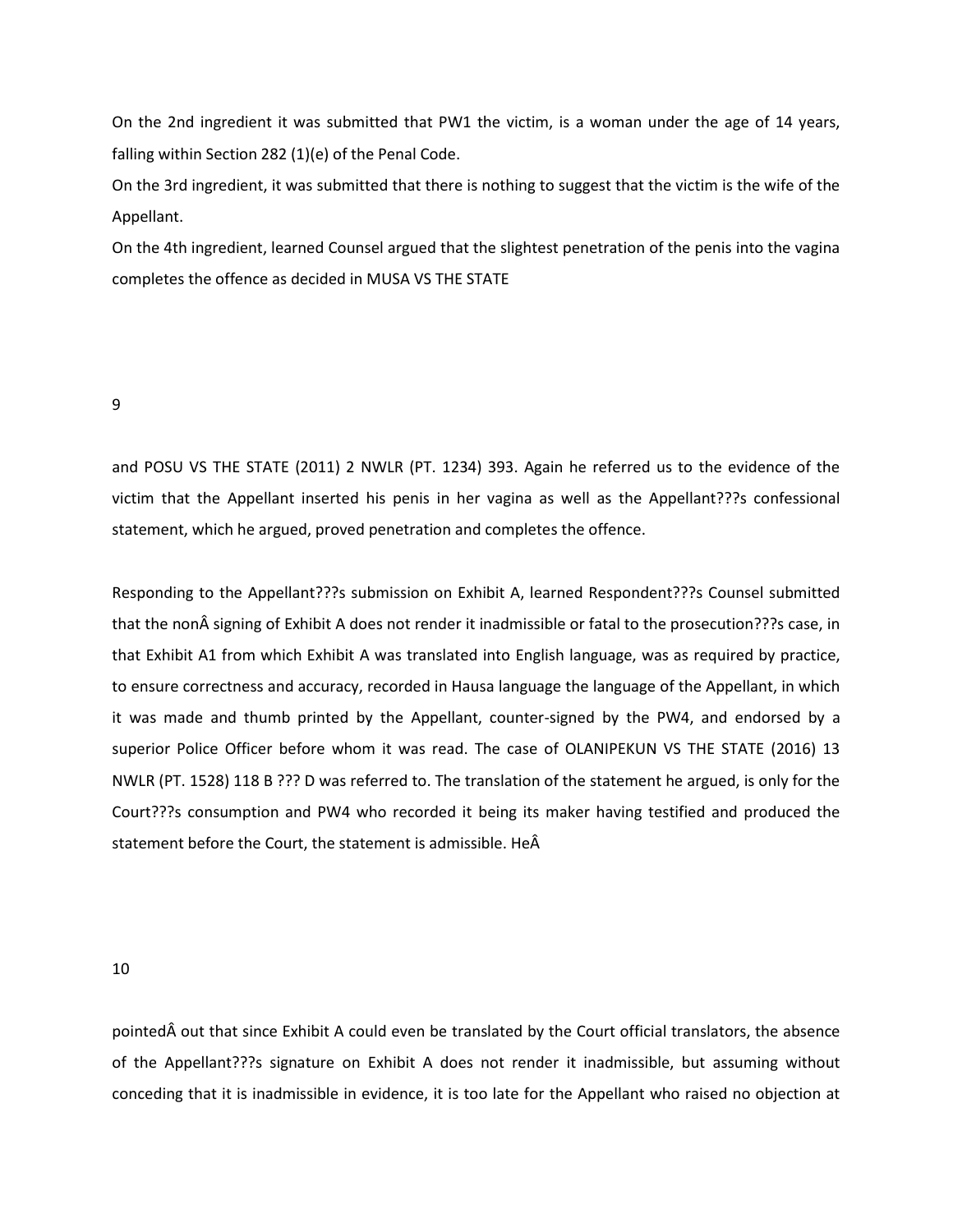trial to complain on appeal, citing in support the case of OSENI VS THE STATE (2012) ALL FWLR (PT. 619) 1037, para 71.

On the Appellant???s contention that the learned trial Judge placed reliance on the uncorroborated evidence of a child (PW1), it was submitted in response that Exhibits A and A1 as well as the evidence of PW4 aptly corroborated the evidence of PW1.

On the non  $\hat{A}$  tendering of the Appellant???s statement at Bamaina Police Station, it was submitted that same does not amount to withholding of evidence and not fatal to the prosecution???s case since the learned trial Judge did not rely on it. The case of PEOPLE OF LAGOS STATE VS UMARU (2014) ALL FWLR (PT. 737) 679, F ??? GÂ was cited in support. Besides, the prosecution is not bound to call a particular number of witnesses, as decided in BELLO SHURUMO VS THE STATE (2010)Â 12 SCNJ 47.

11

Starting from the very beginning by re-stating the well entrenched position of the law in Criminal trials, it is merely a restatement of the time hallowed and immutable principle of law to say that the prosecution has the heavy and unshifting burden of proving the guilt of an accused person beyond reasonable doubt and with no corresponding duty on the accused to prove his innocence. See ASAKE VS THE NIG. ARMY COUNCIL & ANOR (2007) 1 NWLR (PT. 1015) 408; OGIDI VS THE STATE (2005) 5 NWLR (PT. 918) 286.

In legal parlance, rape simply means a forceful sexual intercourse with a girl or woman without her giving consent to it or when in law she is incapable of giving her consent. See POSU & ANR VS THE STATE (2011) LPELR ??? 1969 (SC).

The essential ingredients of the offence of rape statutorily provided in Section 282 of the Penal Code as judicially interpreted and endorsed in a plethora of judicial authorities which the prosecution must prove to succeed are the following:-

a. That the accused had sexual intercourse with the prosecutrix (the victim).

b. That the act of sexual intercourse was done without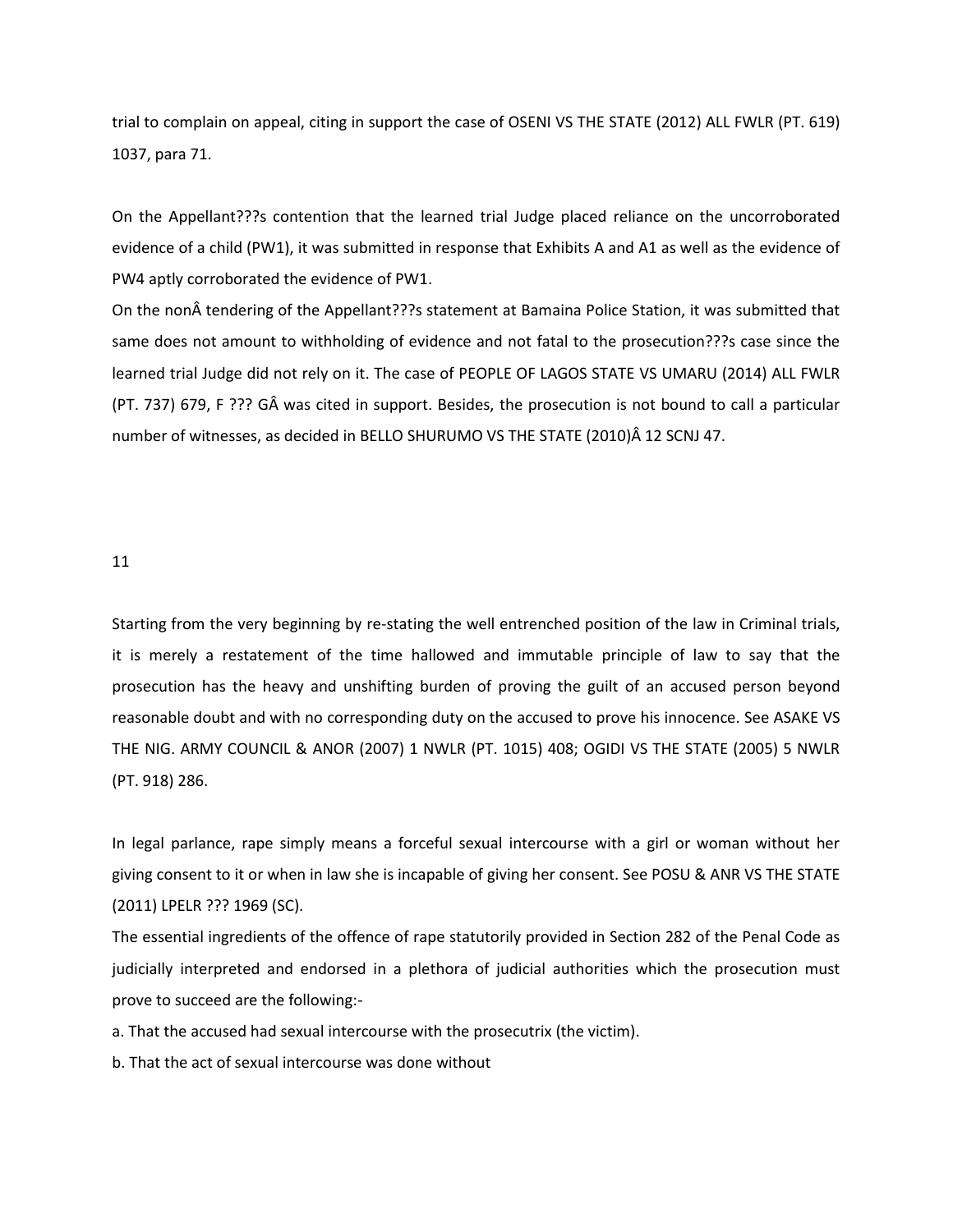her consent or that the consent was obtained by fraud, force threat, intimidation, deceit or impersonation or when she is under the age of 14 years.

c. That the prosecutrix (victim) is not his wife and

d. That the accused had the mens rea, the intention to have sexual intercourse with the prosecutrix without her consent or that the accused acted recklessly not caring whether the prosecutrix consented or not.

e. That there was penetration.

See LUCKY VS THE STATE (2016) LPELR ??? 40541 (SC); IKO VS THE STATE (2001) 14 NWLR (PT. 332) 195; POSU & ANOTHER VS THE STATE; EZIGBO VS THE STATE (2012) (Supra)

???It is unquestionable that to secure or sustain a conviction for the offence, the prosecution must positively prove beyond reasonable doubt, each and every listed ingredient of the offence. It is needless to emphasize that failure to prove any of the ingredients of the offence means failure to prove the charge even if the other ingredients are proved beyond shadow of doubt and ultimately, the accused will be entitled to a discharge and acquittal. See BELLO VS THE STATE (2012) 8 NWLR (PT. 1302) 207, 237; UTUK VS THE STATE (2010) 34Â NWLR 171 AT 179; HARUNA VS A.G.(2012) 9 NWLR (PT. 1306) 419, 444 ??? 445 PARA G.

## 13

It has been established over time that the prosecution may establish the guilt of an accused person either by the confessional statement of the accused; by circumstantial evidence; or by the evidence of eye witness account of the commission of the crime. See IGABELE VS THE STATE (2006) 6 NWLR (PT. 975) 100; ADEKOYA VS THE STATE (2012 VOL. 3 M JSC (PT. 11) 77; NIG. NAVY & 2 ORS VS LT. COMMANDER S.A. IBE LAMBERT (2007) ALL FWLR (PT. 398) 574, AT 586.

12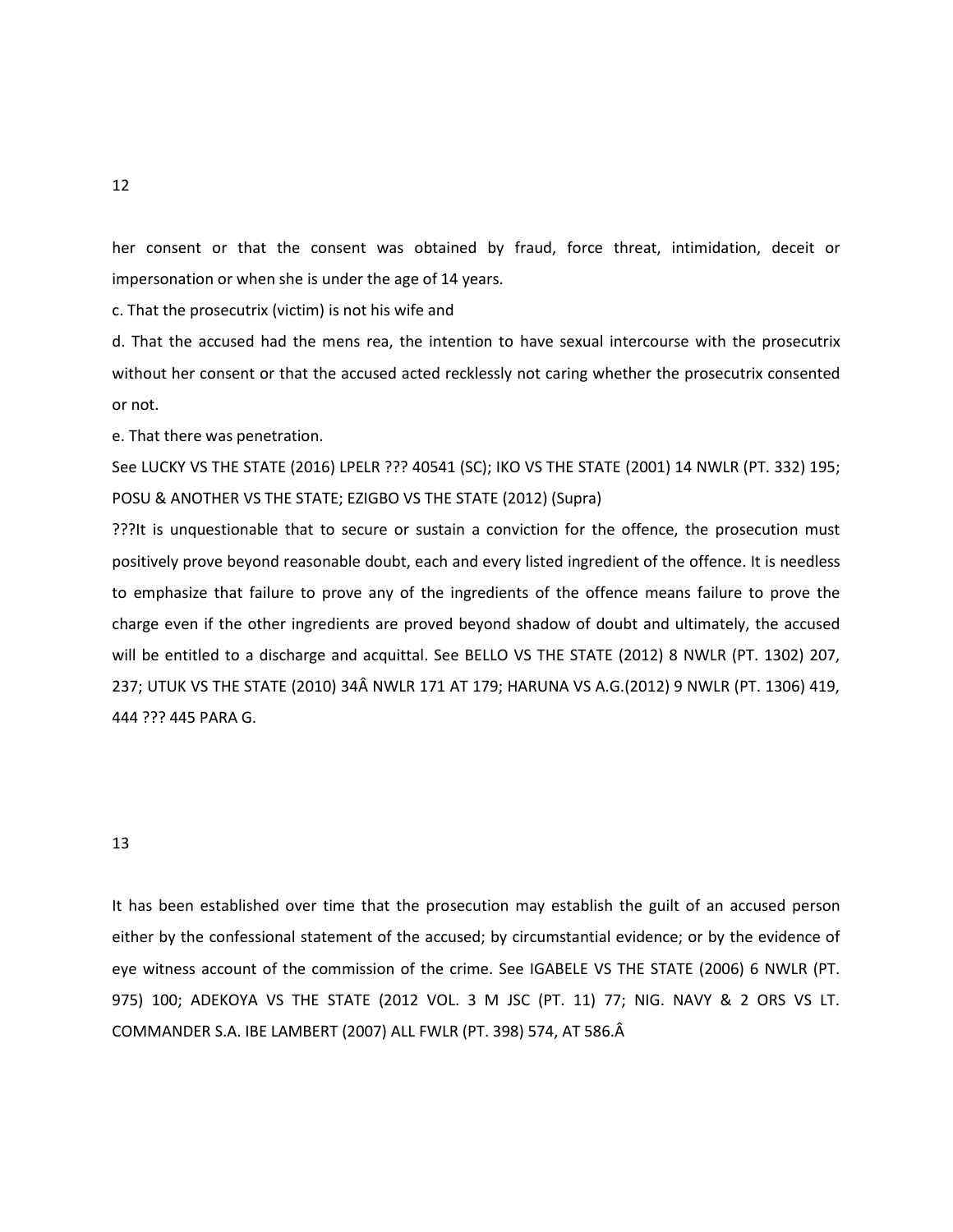In case at hand, the prosecution relied on the evidence of the victim (PW1), PW4 (the IPO) and the confessional statement of the Appellant, Exhibits A & A1.

On the proof of the first ingredient, that Appellant had sexual intercourse with the victim, PW1, the victim of the offence in her evidence at pages 3 ??? 4 of the record, testified as follows:

???PW1 My names are Maryam Abdullahi, I am 11 years of age. I live in Gidan Kaya in Birnin-Kudu Local Government Area. My occupation is to make ropes. Yes, I know the accused person only on the day of the incident.

On the $\hat{A}$  30/04/2012 we went to the garden, on our way

## 14

back we met the accused person rearing cows on the way we greeted the accused but the accused did not reply our gesture. The accused run towards us and got hold of me.

The accused person then put his penis inside my vagina. I felt pain. The rest that we were coming back went to my home and informed my father, but before the arrival of my father the accused escape from the scene???.

Learned Appellant???s Counsel has argued that the unsworn testimony of PW1, a child of 11 years of age requires corroboration and that the evidence of PW4 and the wrongly admitted Exhibit A do not corroborate her evidence. I quite agree with the learned Counsel that the unsworn evidence of PW1, a child below the age of 14 years, requires corroboration both as a matter of law as stipulated in Section 209 (1) and (3) of the Evidence Act and by established practice as a matter of prudence. See OBRI VS THE STATE (1997) LPELR ??? 2194 (SC); DAGAYYA VS THE STATE (2006) LPELR ??? 912 (SC).

???Corroborative evidence is confirmatory evidence or additional evidence to that already given. It is supplementary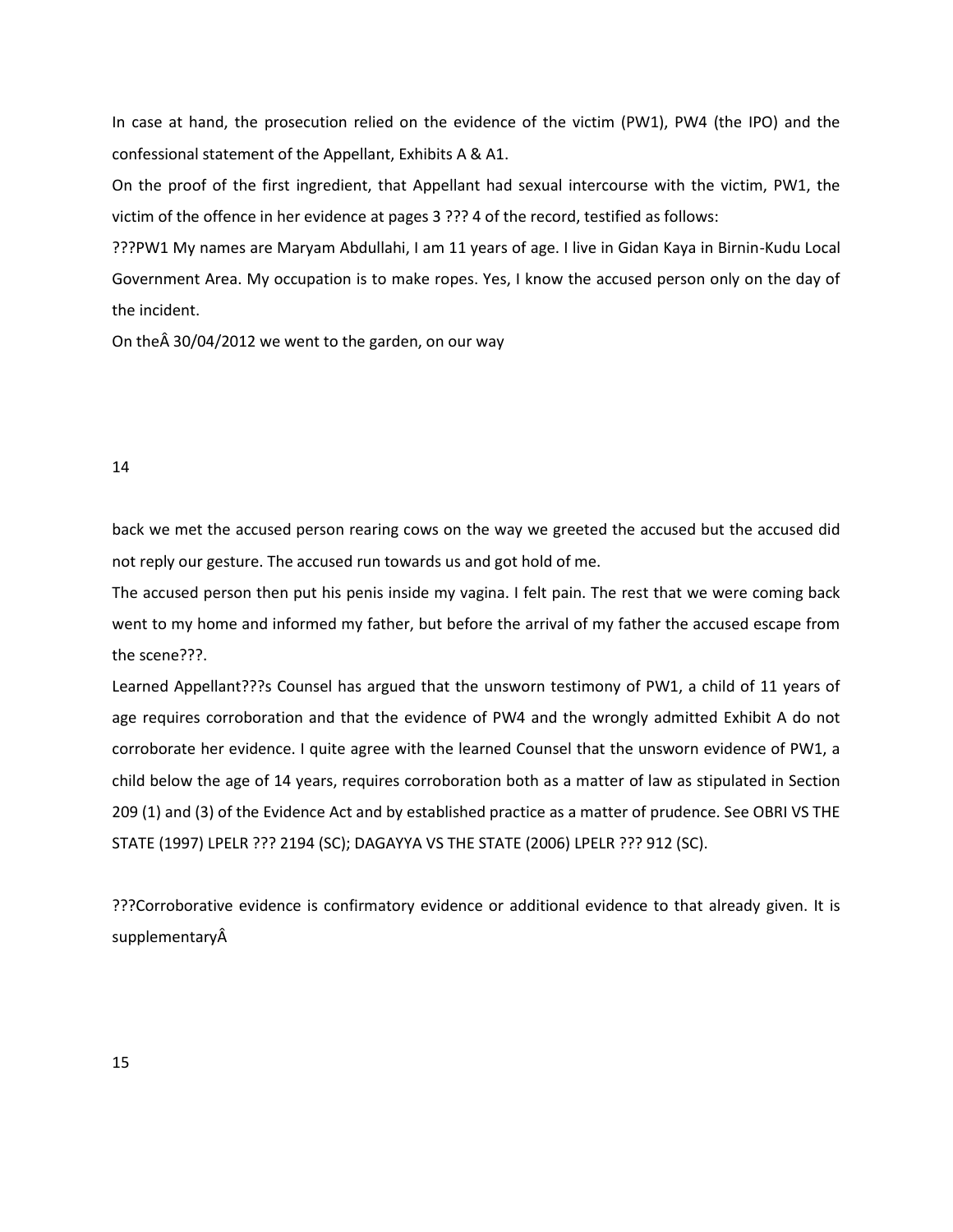evidence that tends to strengthen or confirm the evidence already given which it is to corroborate. It is an additional evidence of a different character on the same point. See Blacks Law Dictionary, 6th Edition page 344 and MUSA VS THE STATE (2013) ALL FWLR (PT. 1688) B ??? C. In STATE VS GWANGWAN (2015) LPELR 504/2012 (SC).

???Of necessity, evidence in corroboration is an independent testimony which affects the accused by connecting or tending to connect him with the crime in some respects material to the charge in issue but it needs not consist of direct evidence that the accused committed the offence, nor amount to a confirmation of the whole account given by the witness. It is sufficient if it corroborates the evidence in some respects material to the charge. See EZIGBO V. STATE (2012) LPELR ??? 7855 (SC); R. VS BASKETVILLE (1916-17) ALL ER REPRINT 38 AT 43; IKO VS STATE (2001) 14 NWLR (PT. 732) 221 AT 241.

It must be pointed out that the corroboration required in rape needs not be direct evidence that the accused committed the offence. It is sufficient if it corroborates in material respect the evidence of the prosecutrix. It is any evidence

### 16

which tends to show that the story of the prosecutrix (victim) is true that the accused committed the crime. See EZIGBO VS THE STATE (Supra).

The corroborative evidence, it must also be emphasized is sufficient even if it is circumstantial in nature so long as it connects or tends to connect the accused to the commission of the offence. See DURUGO VS THE STATE (1992) NWLR (PT. 255 525; OGUNBAYO VS THE STATE (2007) LPELR ??? 2323 (SC). Cognizance of this requirement of the law, the learned trial Judge at page 53 of the record held: ???As earlier in this judgment that evidence in corroboration is the evidence of PW4 the investigation Police Officer who recorded the evidence of PW4 (sic) (it should be PW1), together with Exhibits A and A1 provides (sic) evidence in corroboration???.

???The learned Appellant???s Counsel has vehemently attacked this finding of the lower Court on the ground that Exhibit A which was unsigned by the Appellant was wrongly admitted and being worthless cannot corroborate the evidence of PW1.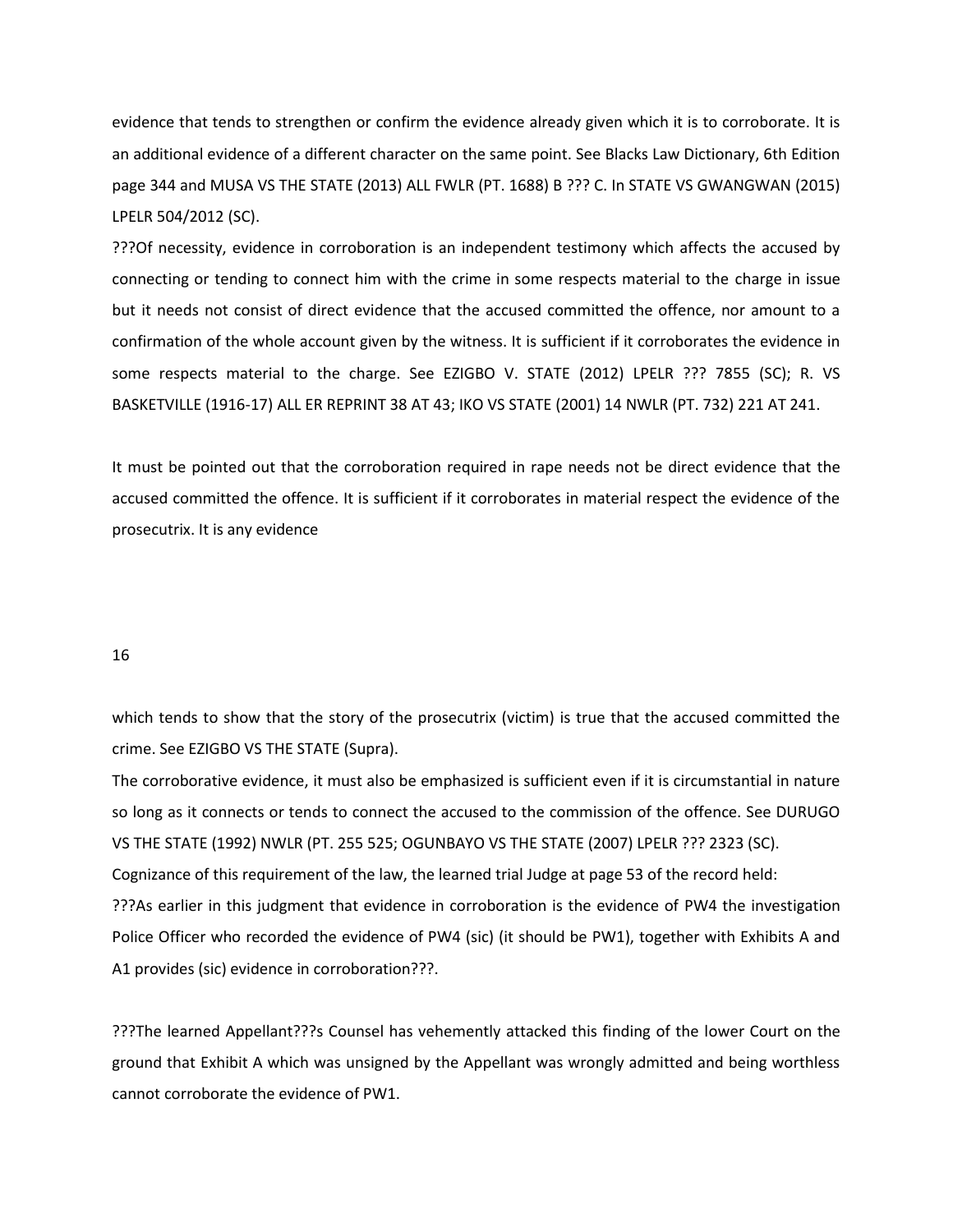An unsigned document as rightly submitted by the Appellant??? SCounsel is a worthless document; worthless

17

is it that it commands no value in legal proceedings. It has no efficacy.

An unsigned document is inadmissible in law and if wrongly admitted should be discountenanced because it is like no document at all. It cannot be reckoned with in deciding the fact in issue which the document purports to prove. See OMEGA BANK (NIG) PLC VS O.B.C. LTD (Supra) and ANYAOHA VS OBIAHA (Supra).

The document here is the English translated version of the Appellant???s statement as recorded in Hausa language, Exhibit A1. The contention of the learned Appellant???s Counsel is that though the Appellant signed, by thumb printing the Hausa version, Exhibit A1, he did not sign Exhibit A. The law is that a confessional statement does not become inadmissible merely because it is unsigned by the accused person, the issue of admissibility being different from that of probative value to be ascribed to the statement. In CHUKWUKA OGUDO VS THE STATE (2011) 18 NWLRÂ (pt. 1278) 1, Rhodes-Vivour JSC aptly stated the Law in the following phrase:-

???... Where on the other hand, the accused person says he did not sign the statement, the statement should be

18

admitted in evidence, thereafter, the question of what weight should be attached to such statement becomes an issue for the Judge to decide at the end of the trial ...???

See also YAHAYA VS THE STATE (2016) LPELR ??? 40254 (CA).

???On the criteria to ascribe weight to such an unsigned statement the law lord Rhodes-Vivour JSC in the said case gave the conditions as follows: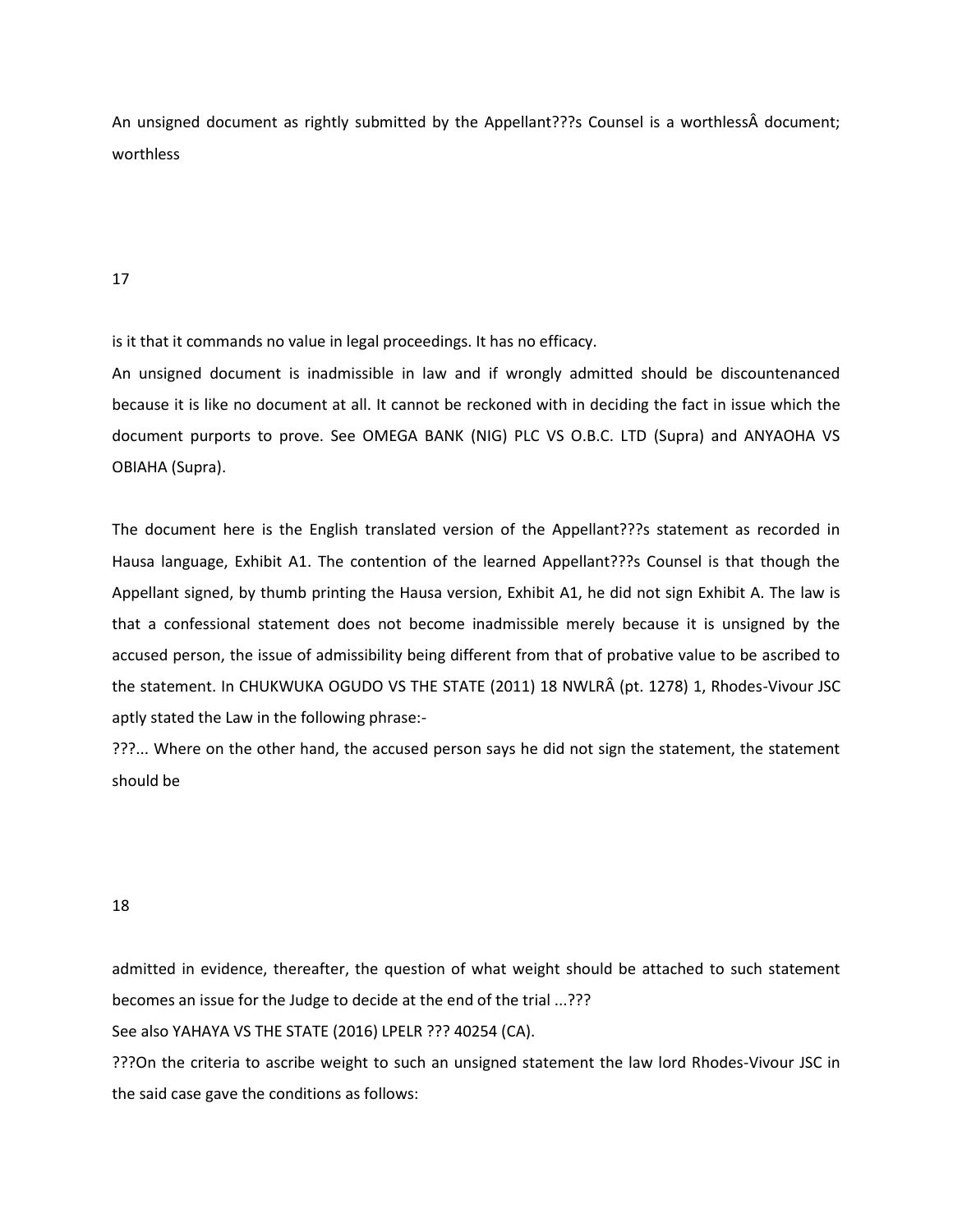1. The cautionary words must be well written and signed.

2. The body of the statement written by the accused person or by someone usually a police officer on the accused person's directives given a detailed confession which will show clearly that he committed the offence for which he is charged.

3. The statement must be endorsed by a superior police Officer and signed by the accused person.

In the instant case though the Appellant did not sign Exhibit A, Exhibit A1, from which Exhibit A was translated, was signed by the Appellant. Exhibit A1, as is highly recommended, was recorded in the language of the Appellant, the Hausa Language. The wisdom for this as reasoned in OLANIPEKUN VS THE STATE (2016) LPELR ??? 40440 (SC) per Aka???ahs JSC, is to avoid technical Â???

#### 19

arguments which could be raised. Though not an invariable practice, it is to ensure the correctness and accuracy of the statement made by the accused person. Exhibit A1 is for that purpose. It is not the case of the Appellant that the contents of Exhibit A are not the true or correct translation of Exhibit A1, which the Appellant signed. It is also not the Appellant???s case that Exhibit A1 was not voluntary. Both the cautionary word and the main body of Exhibit A1 (the Hausa version) were duly thumb printed by the Appellant. Exhibit A though not signed by the Appellant, bears an endorsement at the signature column that ???already signed by the accused in Hausa version???. This much as borne out on the record, the learned Appellant???s Counsel admits.

???Furthermore and of paramount significance is the fact that the Exhibit A1 before being translated into Exhibit A, was taken together with the Appellant to a superior Police Officer, Abdulkadir Nura, and read to the hearing of the Appellant who admitted its contents before being endorsed by the superior Police Officer. Appellant has not stated that what is in Exhibit A1 is different from the contents of Exhibit A. $\hat{A}$  ???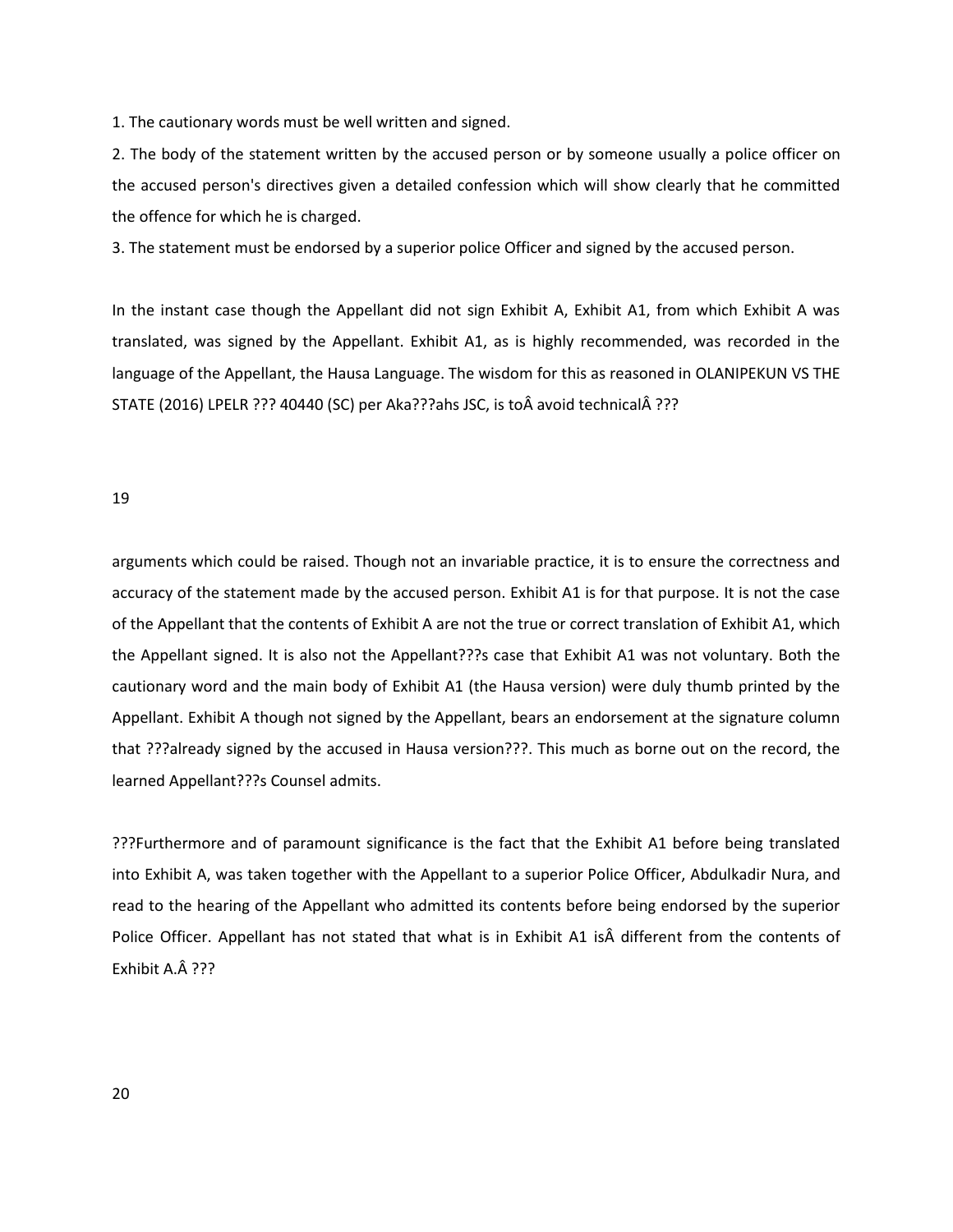Additionally, both Exhibits A1 and A were tendered in evidence without objection through PW4 who recorded both Exhibits A1 and A and translated A1 to English language, (Exhibit A). He narrated how he recorded Exhibit A1 which he read over to the Appellant who signed same after which he also counter signed, and that after endorsement by the superior Police Office, he translated the statement into English language, (Exhibit A). Aside from not objecting to its admissibility, no questions were asked in cross-examination regarding the non-signing of Exhibit A by the Appellant. In other words, the admissibility of the unsigned Exhibit A was not challenged or made an issue at the trial. Given to the aforestated facts and circumstances, the dictum in the case of OGUDO VS THE STATE (Supra) that ???after all an unsigned document is worthless???, is distinguishable and inapplicable to this case. Obviously, the facts in OGUDO???s case (Supra) are not on all fours with the facts of the case at hand. In addition to the aforestated reasons, in OGUDO???s case (Supra) unlike in the present appeal, there

was no other version of the Appellant???s

## 21

statement the voluntariness and authenticity of which the Appellant therein admitted from which the unsigned statement was recorded. The fact that the Appellant herein does not contend that the contents of Exhibit A are at variance with the contents of Exhibit A1 which he made and signed, nor challenge the contents of Exhibit A1, further renders the decision in OGUDO???s case (Supra) inapplicable to this case

Furthermore, as it is with an objection to the voluntariness of a confessional statement, the proper time and stage to raise the question of non-signing of a confessional statement is at the time it is sought to be tendered in evidence by the prosecution. This, the Courts have repeatedly stated in a plenitude of judicial authorities. See MUHAMMAD VS THE STATE (2017) LPELR 42098 (SC); IKEMSON VS THE STATE (1989) 3 NWLR (PT. 110) 455.

Where an objection is not taken to the admissibility of a confessional statement or where as in the case at hand, the issue of non-signing of the confessional statement was not raised throughout the trial, on the authorities, it will be too late on the day to raise  $\hat{A}$  the issue on appeal.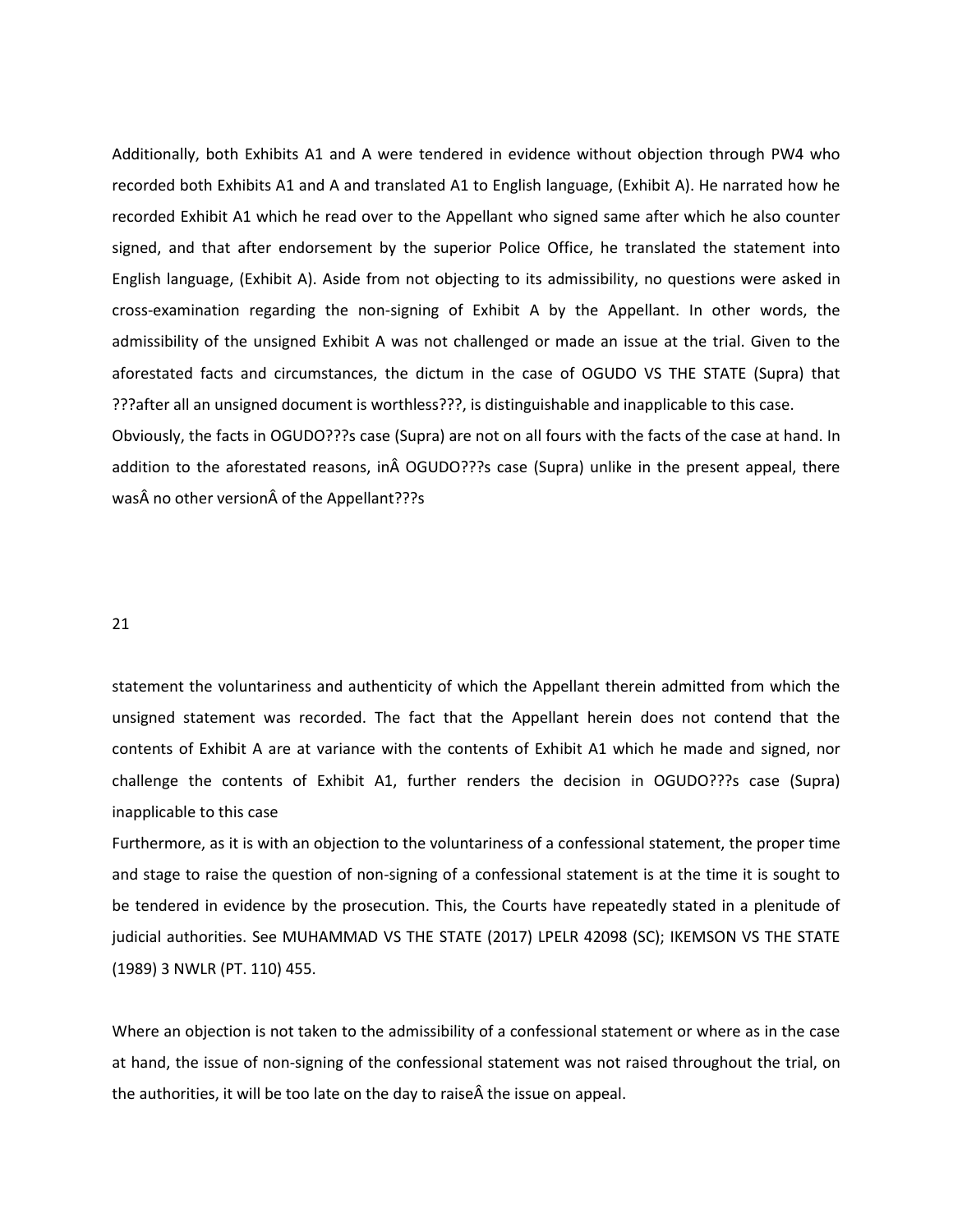In OSENI VS THE STATE (2012) LPELR 7833 (SC); I.T. Muhammad JSC held inter alia:

???It is regrettable that Appellant???s Counsel at the trial stage did not object to the admissibility of this confessional statement, yet he went on to blame the trial Court in not treating Appellant???s statement with utmost caution.

It will appear too late in the day to seek to supply a remedy to a dented or a crucified matter which can hardly be revived???.???

For the foregoing reasons, I agree with the learned Respondent???s Counsel that the Appellant cannot seek to attack the reliance placed on Exhibit A on the ground of its non-signing by the Appellant.

On the Appellant???s submission that Exhibit A cannot corroborate the evidence of PW1, the law is settled that a retracted confessional statement of an accused is not only sufficient to corroborate evidence that requires corroboration, but is in itself sufficient to sustain the conviction of an accused so long as it is direct, positive, and unequivocally and clearly suggestive of the guilt of the accused person. The retraction does not render the confession

# 23

inadmissible nor deter the Court from acting thereon. See GALADIMA VS THE STATE (2012) 18 NWLR (PT. 1333) 610; SOLOLA & ANOR VS THE STATE (2005) 11 NWLR (PT. 937) 460 and OGUDO VS THE STATE (Supra).

In OSENI VS THE STATE (Supra) the Supreme Court in considering the question whether the trial Court can convict on an uncorroborated confessional statement, held that even without corroboration, a confessional statement is sufficient to support a conviction so long as the Court is satisfied of its truth. This is premised on the established principle that a confessional statement which is free, direct, positive

22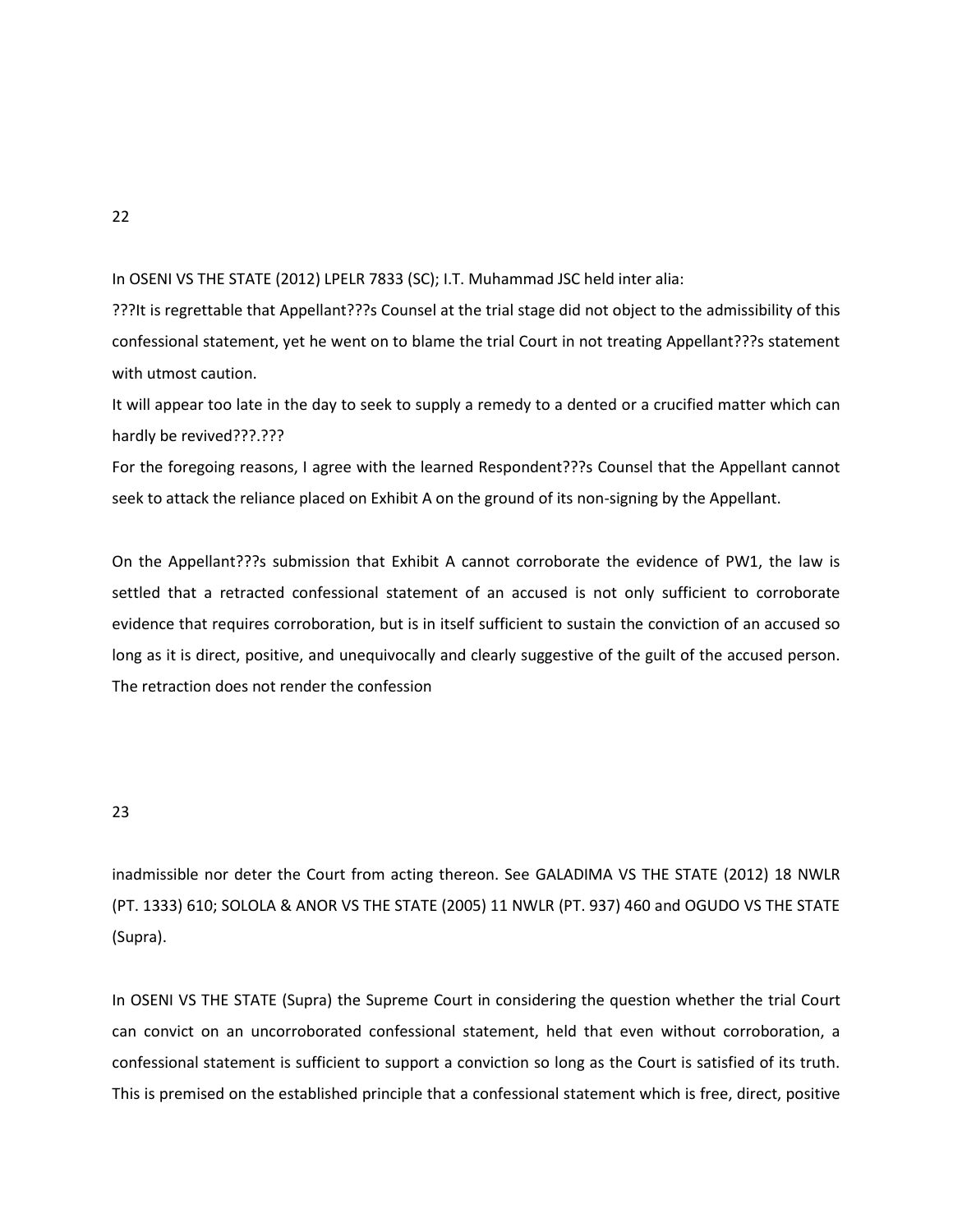and voluntary is enough to ground or sustain a conviction. See MOHAMMED VS THE STATE (2007) 11 NWLR (PT. 1045 303; OKOH VS THE STATE (2014) 2 ??? 3 SC 184.

In Exhibit A, the Appellant stated inter alia :

"I could remember on 30/04/2012 at about 12:00hurs. I was rearing cows at Damukash near to our village I saw three girls coming from irrigation farm I blocked them two of the girls run away and they left one standing I hold her and lay her down and have sexual intercourse with her. After I finish having sexual intercourse with her, IÂ stood up and when (sic)

## 24

to rearing of my cow. I came back home in the evening, my father told me that they are looking for me at our village head house from there we came to the Bamaina Police Station and we later come to Dutse. As a matter of fact by the time I make use of the girl, I draw the zip of my trouser I did not remove my trouser I then bring out my penis and put it into her private part and had sexual intercourse with her. I did not released (sic) my sperm. I left her and go away this all what happen."Â

From the above stated facts in Exhibit A there can be no doubt that Exhibit A amply corroborates the evidence of PW1 and PW3 and support not only the 1st ingredient that the Appellant had sexual intercourse with the victim but also the 4th ingredient, that he had the mens rea to commit the offence. The Appellant has however resiled from this statement in his evidence in Court. That notwithstanding, a denial or retraction of a confessional statement does not affect it???s admissibility. SeeSULE VS THE STATE (2009) LPELR ??? 3125 (SC); OSENI VS THE STATE (SUPRA). However, the Courts have enjoined, as decided inR VS SYKES (1913) 8 CAR 233, on trial Courts, to look for

25

some other evidence no matter how slight outside the confession which will vindicate its veracity; whether it is corroborated in any way; whether its contents are true; whether the accused had the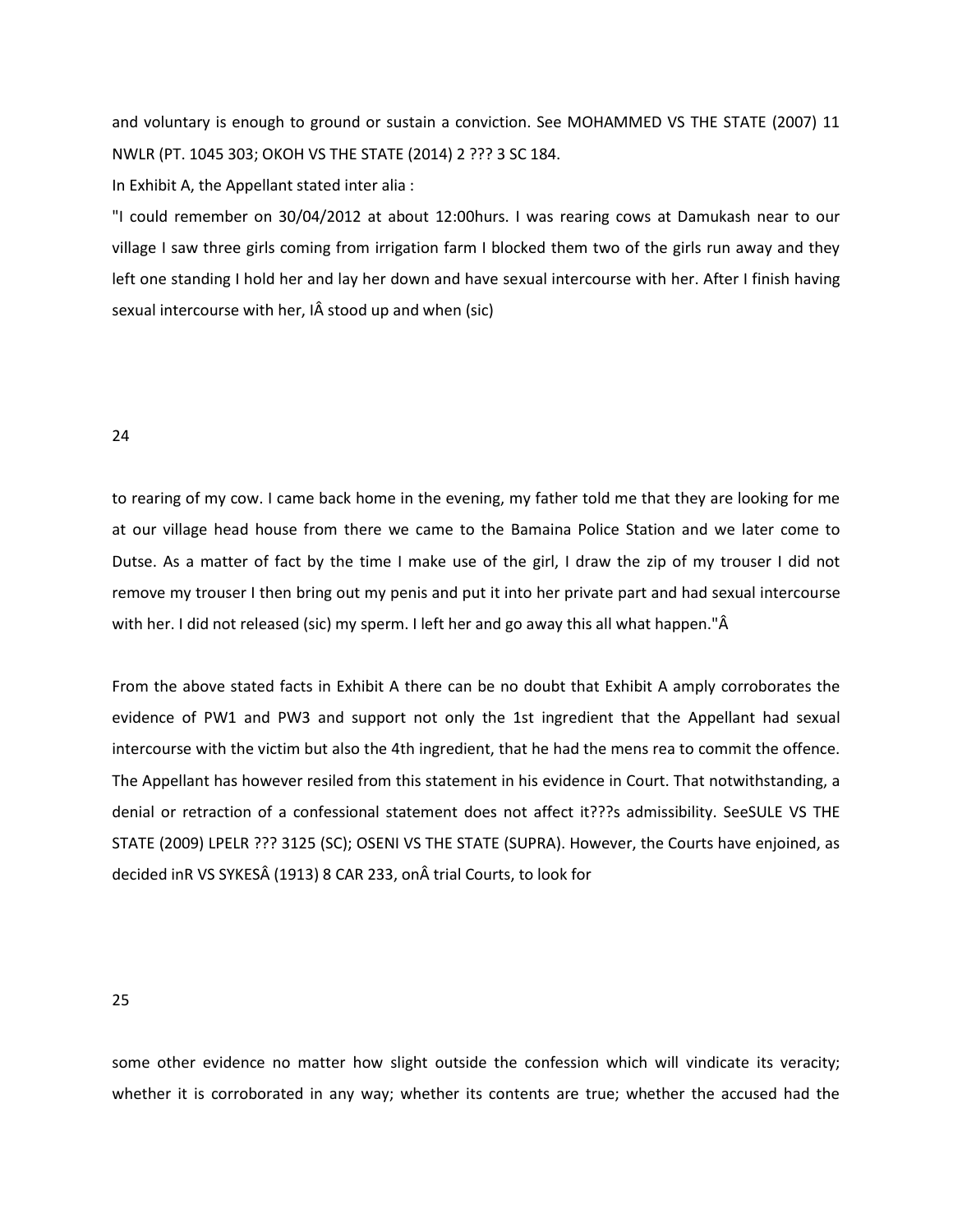opportunity to commit the offence charged; whether the confession is possible and consistent with other facts which have been proved. See KAREEM VS FRN (2002) 8 NLWR (PT. 770) 664; OSETOLA & ANOR VS THE STATE (2012) LPELR 9348.

Again, the Appellant???s learned Counsel forcefully argued that Exhibit A cannot be relied upon in the absence of the Appellant???s first statement made at Bamaina Police Station, the first Station he was taken to, and that failure to tender that statement amounts to withholding of evidence and fatal to the conviction and sentence. His strength for this position are the cases of OLAYINKA VS THE STATE (Supra) and OGUDO VS THE STATE(Supra).

In his evidence in Court the Appellant stated as confirmed by PW4, that he made a statement at the Bamaina Police Station where he was first taken to, which statement, PW4 admitted was in the case file but was not tendered in evidence.

26

While the  $\hat{A}$  Appellant contends that the statement was not a confessional statement, PW4 contends it was a confessional statement. In OLAYINKA VS THE STATE (Supra) it was held that:

???The statement of a defendant made to the Police, if not confessional, is the very foundation of his defence; hence the prosecution has a duty to make the said statement or statements available to the Court???.

???On the other hand, as contended by PW4, if the statement was confessional, why was it not tendered though PW4 admitted that it was in the file?

The issue then is whether the non-tendering of the statement is fatal to the prosecution???s case as contended by the Appellant. The Appellant has invoked Section 167 (d) of the Evidence Act: By the said Section 167, the Court may presume the existence of any fact which it thinks likely to have happened, regard been had to common course of natural events, human conduct and public and private business, in their relationship to the facts of the particular case, and in particular the Court may presume that: (d) evidence which could be and is not produced would, if produced be unfavourable to the person who withholds it. Â ???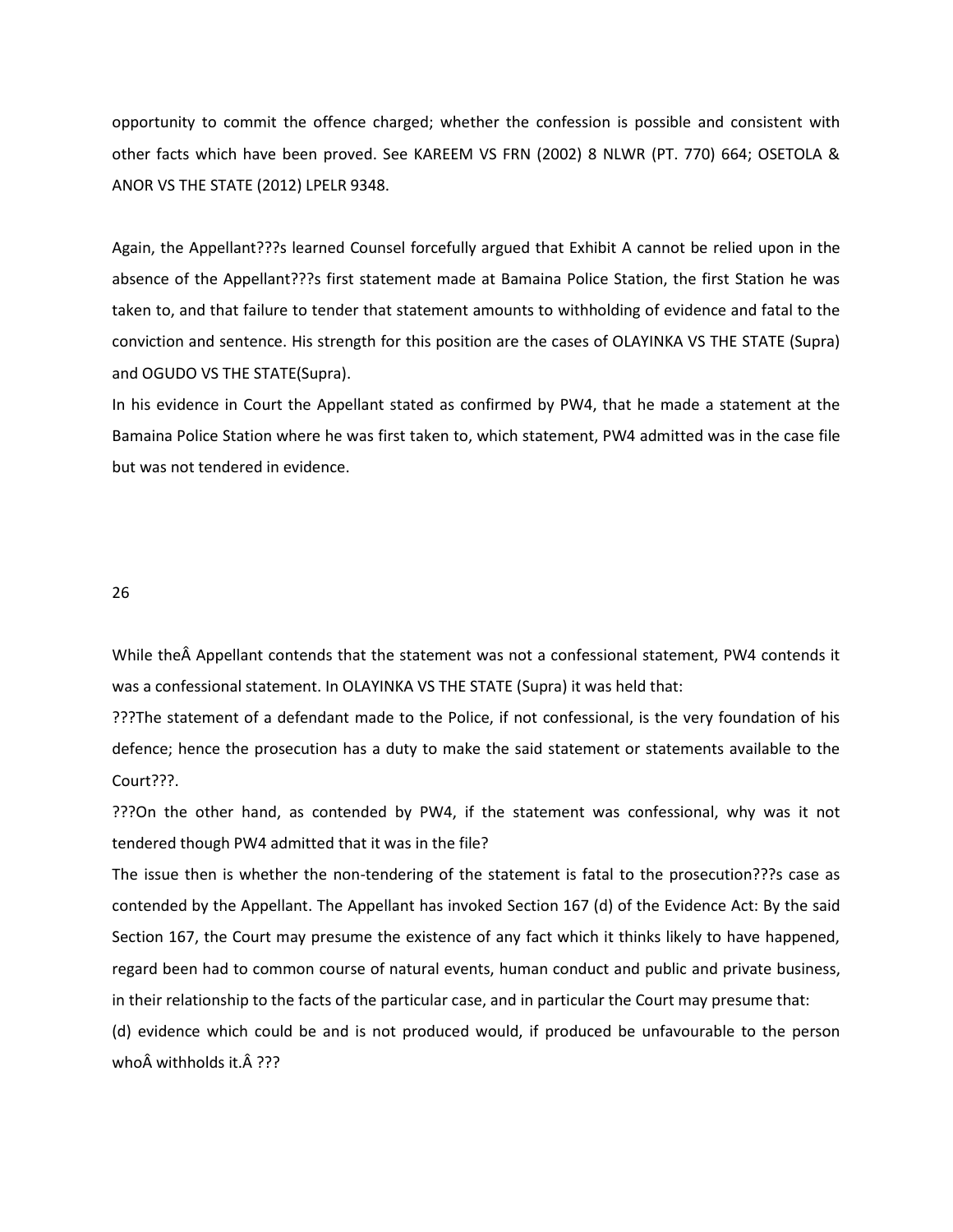It must be pointed out that there is a distinction between failure to call a witness and failure to call or adduce evidence. The Section deals with failure to call evidence and not failure to call a particular witness. See BELLO VS KASSIM (1969) NMLR 148, 152. Therefore, the rule in Section 167 (d) applies where a party fails to adduce evidence by withholding evidence which could have been but was not produced. See ONWUJUBA VS OBIENU (1991) 4 NWLR (PR. 183) 16 SC; OLUSANYA VS OSINLEYE (2013) 12 NWLR (PT. 1367) 148; and SHODIYA VS THE STATE (2013) 14 NWLR (PT. 1373) 147 where Alagoa JSC quoted the provisions of Section 167 (d) of the Evidence Act, that the Court may presume evidence which could be and is not produced would, if produced be unfavourable to the person who withholds it. While it is the law that the prosecution is not bound to call a particular witness where his case can otherwise be proved, See ARCHIBONG VS THE STATE (2006) 14 NWLR (PT. 1000); STATE VS OLATUNJI (2003) 14 NWLR (PT. 839) 138; SHURUMO VS THE STATE (2010) 12 SCNJ 47, its failure to adduce evidence at its disposal which it is supposed to adduce amounts to  $\hat{A}$  withholding of  $\hat{A}$  ??????evidence

#### 28

and calls for invocation of Section 167 (d) seeEMEKA VS CHUBA IKPEAZU & ORS (2017) LPELR ??? 41920 (SC) where Ogunbiyi JSC, referring to BUHARI VS OBASANJO per Belgore JSC as he then was held that failure to produce the letter in question meant either that the letter did not exist or if existed, and not produced, it could be presumed that if produced, its contents would not have supported the Appellant???s case.

???The purport of the Rule in Section 167 (d) of the Evidence Act is to permit the Court to presume that a Party who withholds evidence which could be but was not produced, would if produced, be unfavourable to or against him. Such a Party withholds the evidence at his peril. A party in civil action in possession of material evidence in support of pleaded facts, and is in criminal trials, the prosecution in possession of material evidence, who withholds that evidence which could be but was not produced, does so at his peril. Failure to adduce vital evidence at a Party???s disposal which he is supposed to

27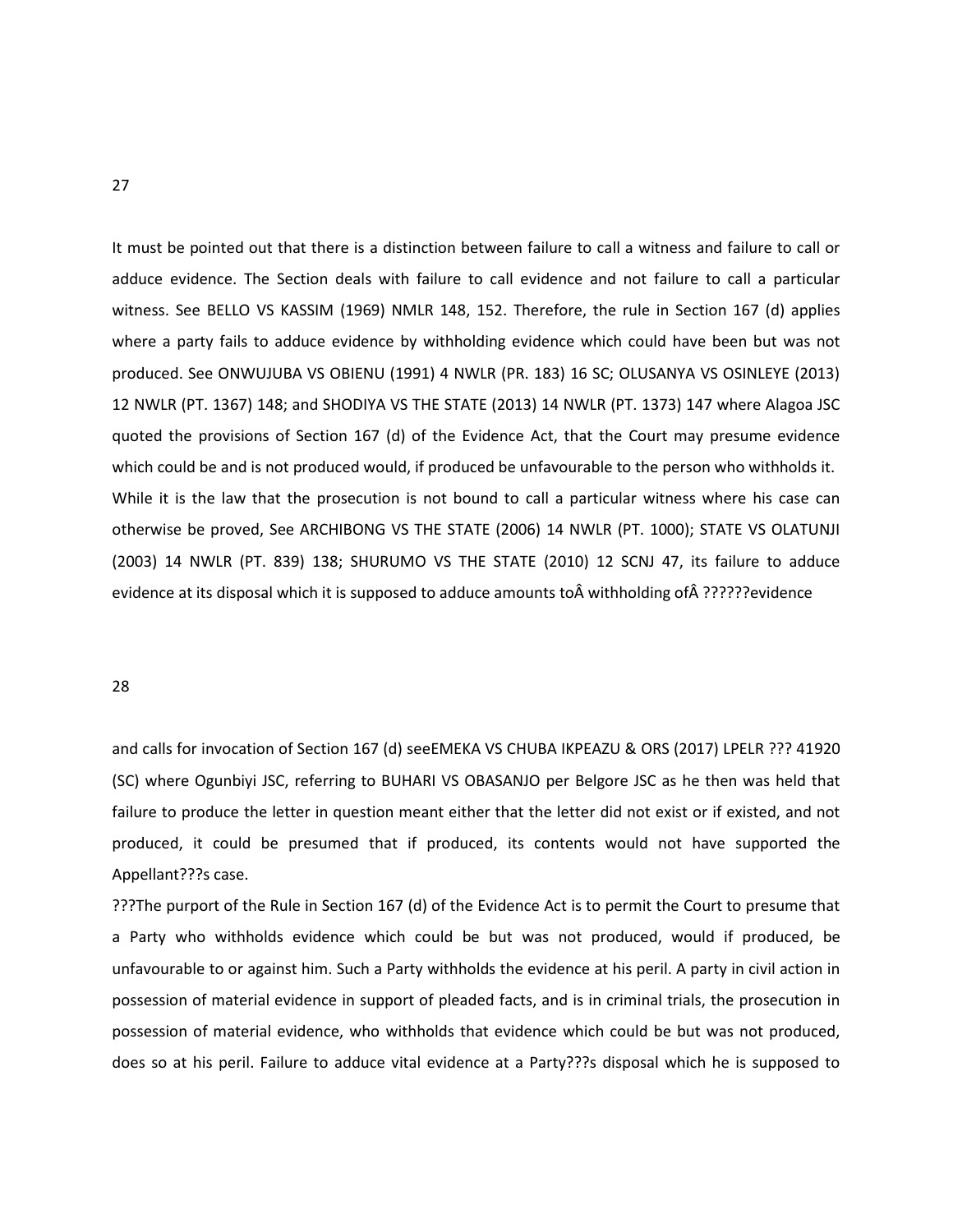adduce amounts to withholding evidence and would raise a presumption that if produced, the evidence would be unfavourable to him.

29

TSOKWA MOTORS NIG. LTD VS AWONIYI (1999) NWLR (PT. 586) 1999; TEWOGBADE VS AKANDE (1968) NMLR 404.

Undoubtedly, the prosecution has a duty to tender any statement made by an accused person during the investigation of the crime with which the accused is charged whether or not it is in his favour. It is not only a damming statement of an accused person that should be tendered with glee by the prosecution. A favourable statement to the accused should not be left out in a bid to secure conviction by the prosecution at all cost. This is to avoid the invocation of Section 167 (d) of the Evidence Act against the prosecution. See PEOPLE OF LAGOS STATE VS UMARU (2014) 7 NWLR (PT. 1407) 584, and OGUDO VS THE STATE(Supra). However, before the presumption under the Section can operate, it must be shown and established that:

(a) Such evidence exists;

(b) That it could be produced;

(c) That it has not been produced and;

(d) That it has been withheld by the person who could produce it, as held in MUSA VS YERIMA (1997) 7 NWLR (PT. 511) 27 per Ogundare JSC.

All the listed conditions are present in the case at

30

hand, the statement exists and was in prosecution???s case file; it could be produced; but was not produced; PW4 who could have produced it withheld it. Thus, the prosecution???s failure to produce the said statement squarely amounts to withholding of evidence.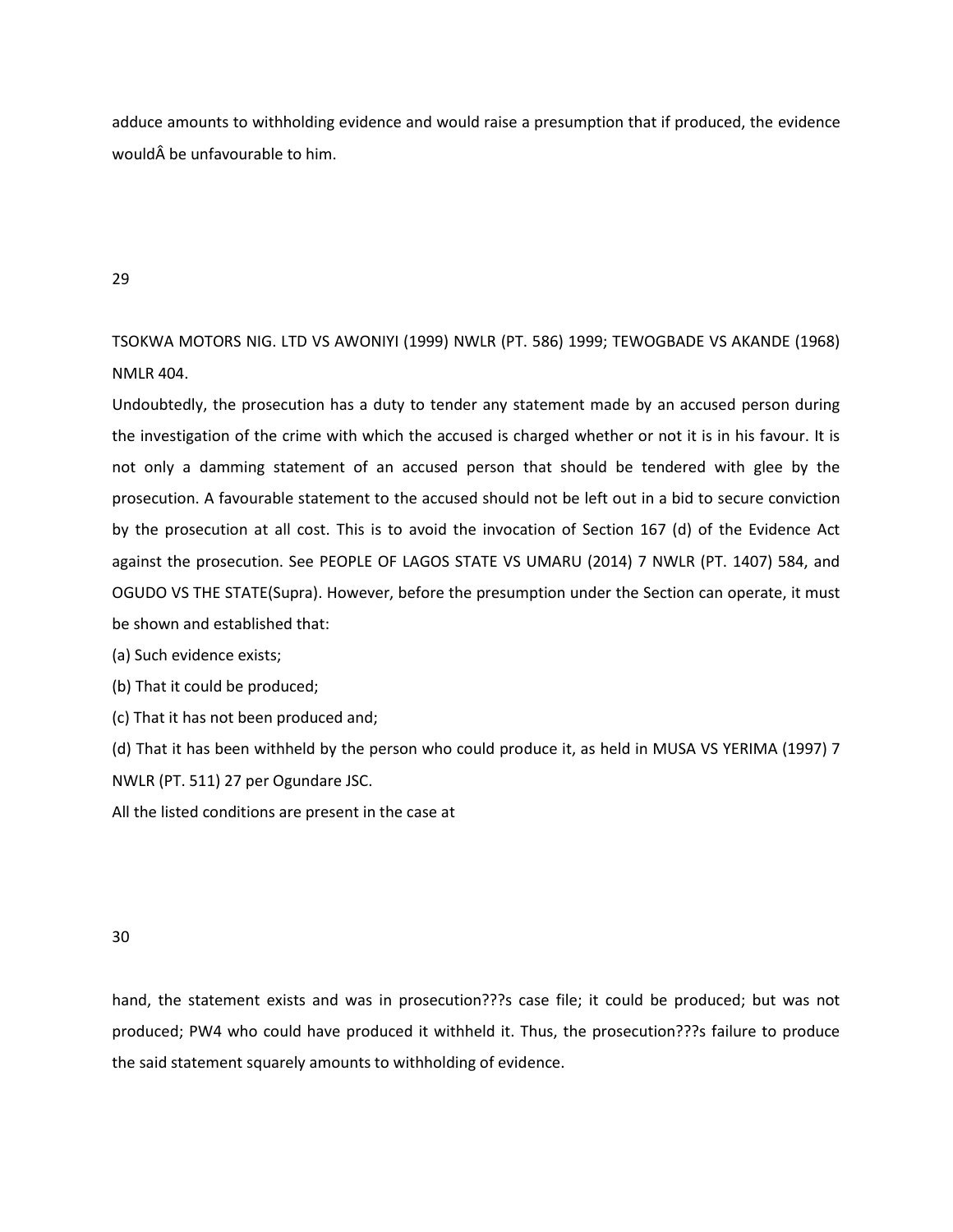In a similar situation which arose in the case of OGUDO VS THE STATE (Supra) where the learned trial Judge had held that failure to tender the statement made by the accused at the 1st Police Station would not have made any difference in the finding of the Court, the Supreme Court strongly disagreed. Fabiyi, JSC had this to say:

???The Appellant said he made a statement at Birnin Gwari Police Station. The same was not tendered during his trial. The prosecution has a duty to tender any statement made by an accused person during the investigation of the offence with which he was charged whether or not it is in his favour. See DANDARE VS THE STATE (1967) NMLR 56. This must be so in order to avoid the invocation of the provision of Section 149 (1) (d) of the Evidence Act against the prosecution which failed to tender the vital statement??? The above view, with due diffidence, $\hat{A}$  flies in the face of my views as stated above.

### 31

The statement must be tendered in the first instance before one can surmise difference it will have on the finding of the trial Court???.

Similarly, the same Apex Court emphatically restated the law in the case of PEOPLE OF LAGOS STATE VS UMARU (2014) ALL FWLR (PT. 737) 679 Per I.T. Muh???d. when he held:

??????What paragraph (d) of Section 149 (now Section 167 [d]) of the Evidence Act stipulates is that where a party claims to have evidence that goes to show the existence of a document in proof of his case, the document should be tendered. Where such evidence could be produced but it is not produced, it is presumed to be against the interest of the party withholding it. See EBOH VS PROGRESSIVE INSURANCE COMPANY LIMITED (1987) 2 QLRN 167; GEORGE VS THE STATE (2009) 1 NWLR (PART 1122)."

???As in the aforestated decided authorities and the clear provision of Section 167 (d) of the Evidence Act, the prosecution who admitted that the Appellant???s first statement made at the Police Station, Bamaina, was in his case file ought to have tendered same in evidence whether it was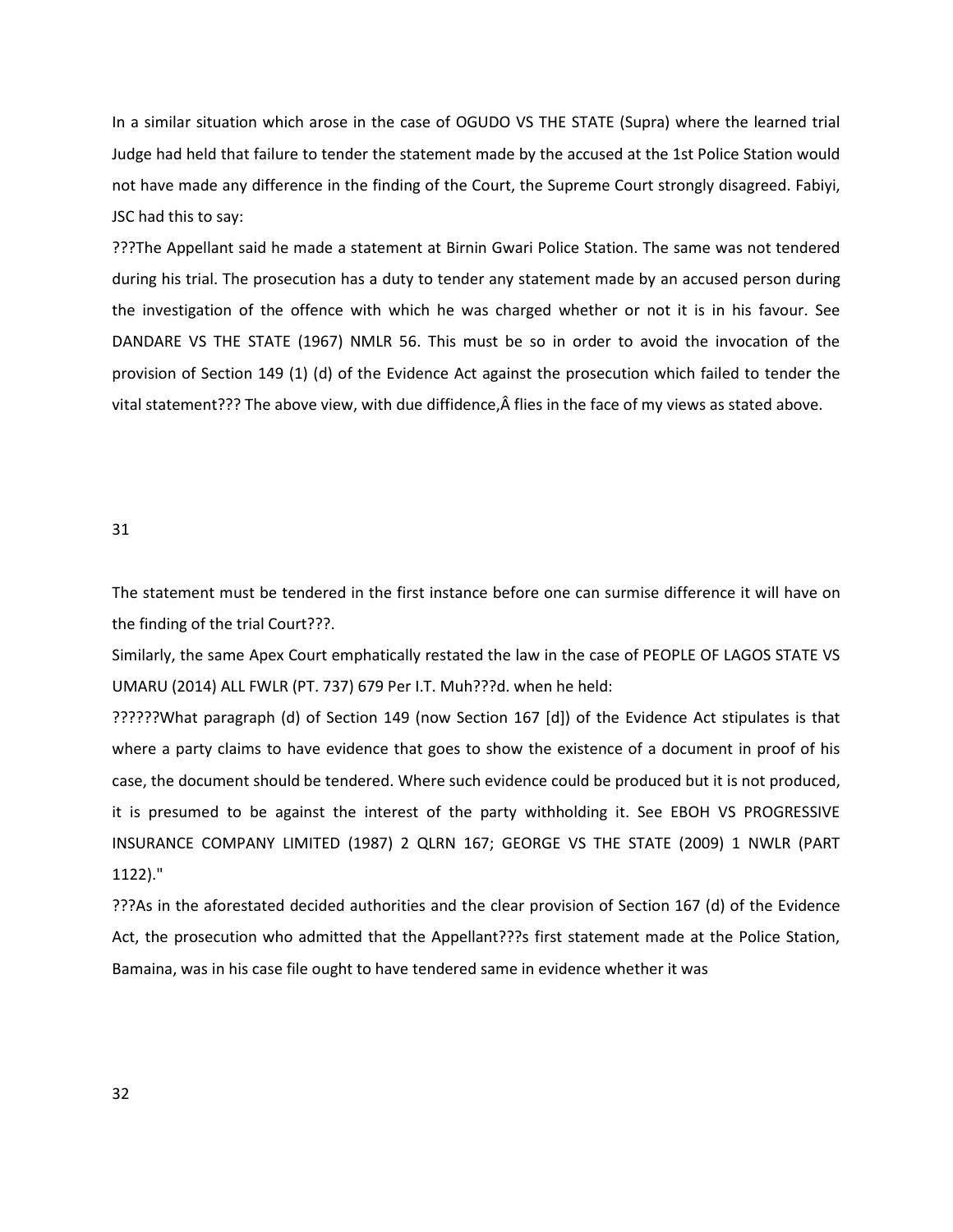favourable to its case or to the Appellant???s defence.

The failure of the prosecution to tender that statement amounts to withholding evidence and the Court would presume that the statement would have been detrimental to its case if produced. To deprive the Appellant the use of his first statement to the Police at the first Police Station prior to Exhibit A, as held per Rhodes ??? Vivour JSC in the OGUDO???s case (Supra) at Page 31, paragraphs E ??? G, renders the trial unfair. The same decree was reinforced in the case of OLAYINKA VS THE STATE (Supra), by the same Court when it held that ???in the absence of the statement of the Appellant made prior to his making of Exhibit A, the Appellant could not be held to have had a fair trial guaranteed even under the Constitution???.

???Indeed the failure to tender the said statement in the prosecution???s case file has the effect of casting a doubt on the veracity of Exhibit A.

Sadly, therefore, on the strength of these authorities, the prosecution???s failure to tender the said Appellant???s first statement he made at the 1st Police Station at Bamaina, has had a serious consequence on the prosecution???s case.

#### 33

The provision of Section 167 (d) of the evidence Act inures the Appellant against the Respondent with a fatal consequence that inspite of the other evidence on record including the Appellant???s confessional statement, the conviction and sentence of the Appellant cannot be sustained. Regrettably, the Respondent now has to bear the brunt of the damning effect of its failure, for whatever reason, in the first place for not tendering the statement in evidence. The beneficiary of that failure must be the Appellant against whom the evidence was withheld.

Ironically, the learned Respondent???s Counsel relying on the same case of PEOPLE OF LAGOS STATE VS UMARU (Supra) contended that the none tendering of the statement would have been an issue if the learned trial Judge had relied on it. This argument is completely off track. Firstly, the question of relying on an untendered document is out of the way, and expectantly being off target, it missed the goal post. Conversely, his argument that the Court decided that the non-tendering of the statement was not fatal is anything but the correct position of  $\hat{A}$  that decision.  $\hat{A}$  ???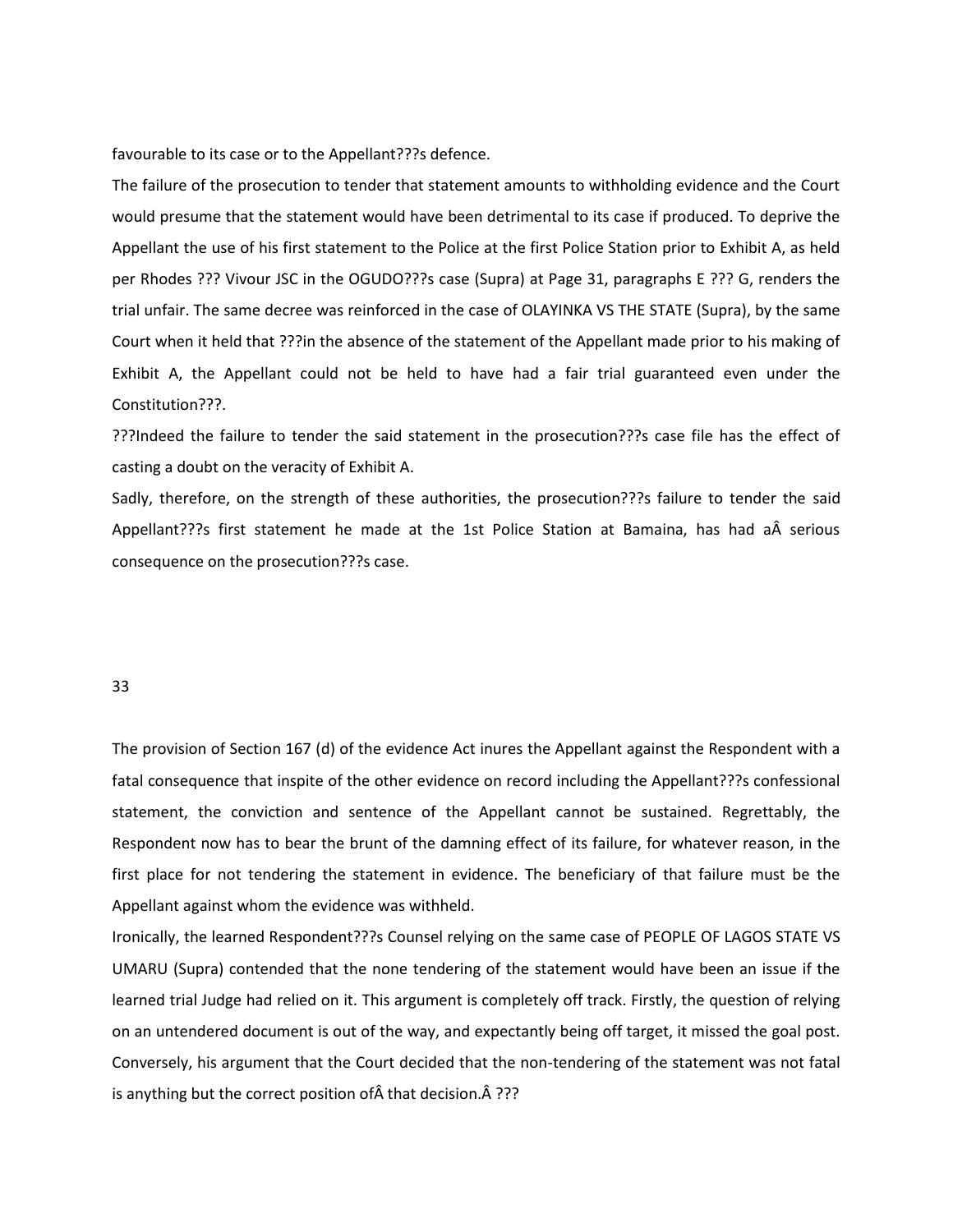Nothing can be further away from what was therein decided. The decision is quite diametrical to the Counsel???s argument. It is precisely against him and unequivocally in favour of the Appellant.

This is what the Court held at the said paragraphs F - G at page 679 of the report:

???I think the tendering of the accused???s statement made to the Police (considered to be confessional) is very vital, necessary and fundamental in grounding a conviction otherwise the conviction is defective and can be quashed and any sentence premised upon can equally be set aside??????.

???It is crystal clear that this authority does not support the Respondent but only helps the case of the Appellant.

It will therefore by flying on the face of the above decision to contend that the none-tendering of the statement is not fatal. On the whole, all said and done, the sum effect of all these is that the issue is resolved in favour of the Appellant against the Respondent. Resultantly, the appeal has merit and it is accordingly allowed. Consequentially, the conviction and sentence of the Appellant by the lower Court in its Judgment

35

of 21/12/2016 are hereby set aside. In their stead, the Appellant is discharged and acquitted.

ZAINABÂ ADAMUÂ BULKACHUWA J.C.A.:I have read before now the draft of the judgment just delivered by my Learned brother A. A. Wambai, JCA.

I also agree with the conclusion reached therein that the non-tendering of the appellant first statement made at the Bamaina Police Station was fatal to the prosecution case. See Section 167 (d) Evidence Act 2010.People of Lagos State v. Umaru 2014 ALL FWLR (Part 737) 652.

34